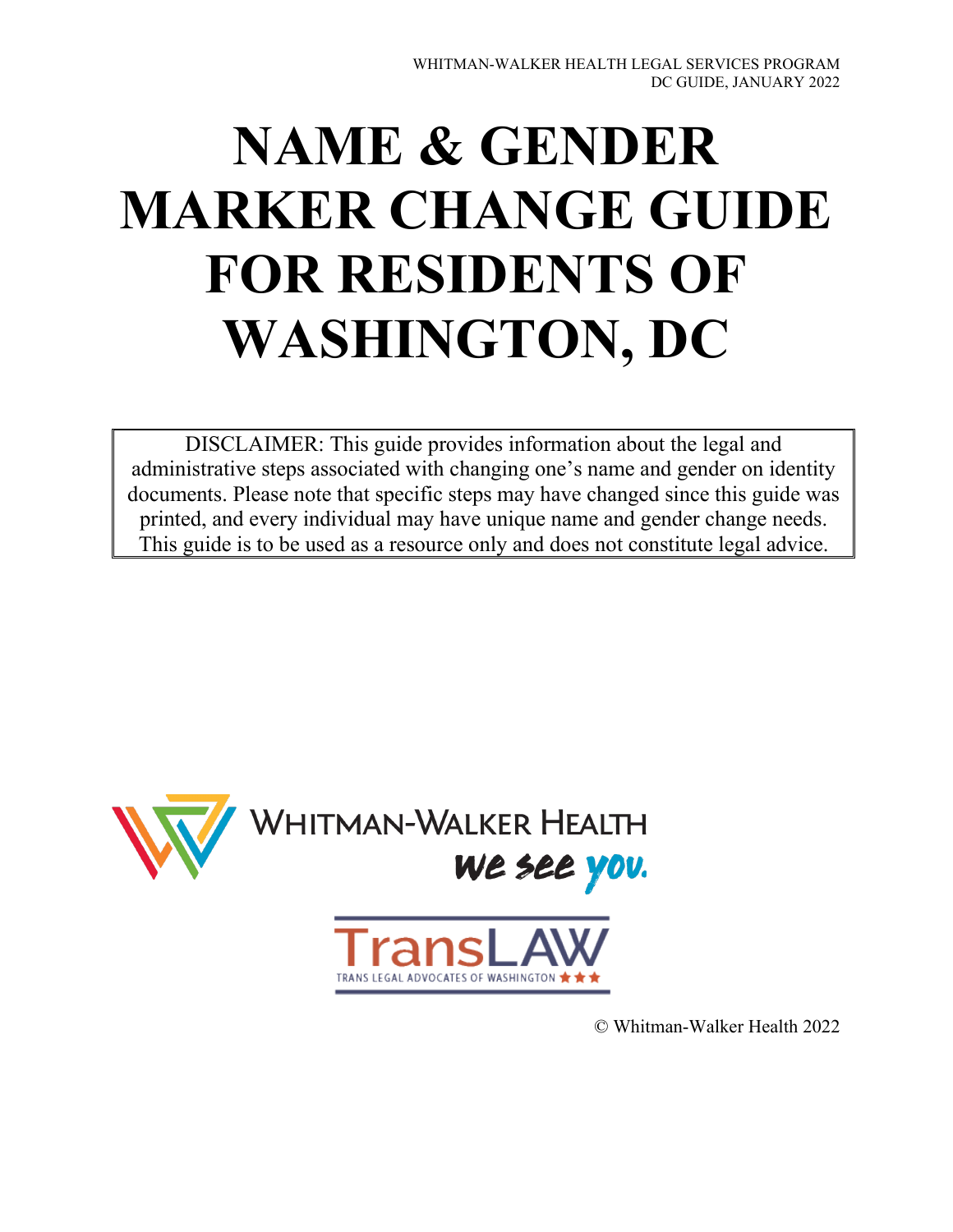### **INTRODUCTION**

This guide provides an outline for District of Columbia residents who wish to change their name and/or gender marker on identity documents and other records. Below are the most common steps to make these changes in the District. You will find information regarding when and where we recommend completing each step, what documents you will need to bring, how long the process should take, and any additional requirements.

For most clients, we recommend pursuing these steps in the order listed. You may, however, have unique needs/goals that require a different approach to pursuing name and/or gender marker changes on your identity documents. For example, if you only want to change your gender marker, you can skip Section 1: Obtaining a Court Order for Name Change and proceed to Section 2 instead.

If you have questions or concerns about the process, we encourage you to contact the Whitman-Walker Legal Services Program to discuss your specific situation and goals. Starting the name and/or gender marker change process can be daunting, and we are happy to guide you through the necessary steps. Together, we can create a name/gender marker change strategy that fits your unique needs. Call us at (202) 939-7630 or email [contact-legal@whitman-walker.org.](mailto:contact-legal@whitman-walker.org)

# **TABLE OF CONTENTS**

| 2. Changing your name and gender with the Social Security Administration (SSA)14 |  |
|----------------------------------------------------------------------------------|--|
| 3. Changing your name and gender with the DC Department of Motor Vehicles        |  |
|                                                                                  |  |
|                                                                                  |  |
| 6. Changing your name and gender with United States Citizenship and Immigration  |  |
|                                                                                  |  |
| 7. Changing your name and gender with the Selective Service, DC Department of    |  |
| Human Services Economic Security Administration (DC-ESA), insurance              |  |
|                                                                                  |  |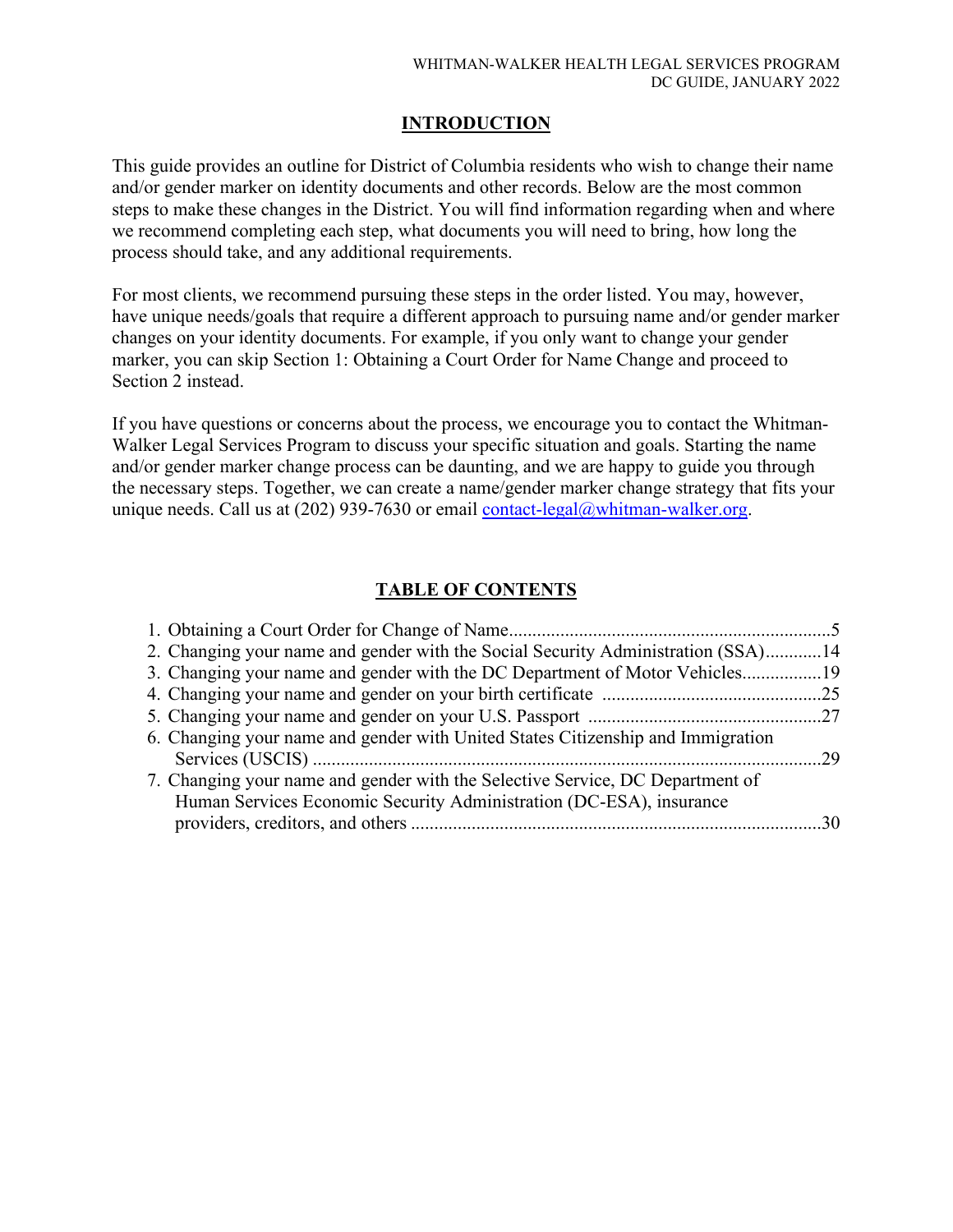#### WHITMAN-WALKER HEALTH LEGAL SERVICES PROGRAM DC GUIDE, JANUARY 2022 **DC ADULT NAME & GENDER CHANGE ROAD MAP**

### **STEP 1: File Name Change with DC Superior Court**

- Completed name change packet
- Identity document (*see inside for details*)
- Valid photo ID with current legal name (*see inside for details*)
- Proof of DC residency (*see inside for details*)
- $\checkmark$  \$60 filing fee or fee waiver if you qualify

Receive the Order and Notice of Final Hearing by email.

### **STEP 2: Notify Your Creditors After You Receive Order and Notice of Final Hearing**

SEND WITHIN 10 DAYS BY CERTIFIED MAIL:

- $\checkmark$  A copy of your signed name change application to each creditor
- $\checkmark$  Keep all receipts, tracking numbers and return receipts as proof for Final Hearing
- $\checkmark$  Email to Judge-in-Chambers [\(JICOffice@dcsc.goc\)](mailto:JICOffice@dcsc.goc) 2-3 days prior to the final hearing, or bring in person if you have an in person hearing

### **STEP 3: Request Gender Marker Letters (if updating your gender marker as well)**

REQUEST FROM MEDICAL PROVIDER:

 $\checkmark$  Letters of Gender Marker Change (one) for each ID document agency)

### **STEP 4: Attend Final Hearing either virtually or in person**

 $\checkmark$  Request certified copies

### **STEP 5: Update Name & Gender at SSA**

MAIL TO YOUR LOCAL SSA OFFICE:

- $\checkmark$  Application for Social Security Card (form SS-5)
- $\checkmark$  Certified copy of Court Order
- Letter of Gender Marker Change
- Identity document (*see inside for details*)
- $\checkmark$  Proof of US citizenship or lawful immigration status (*see inside for details*)

### **STEP 6: Update Other Documents**

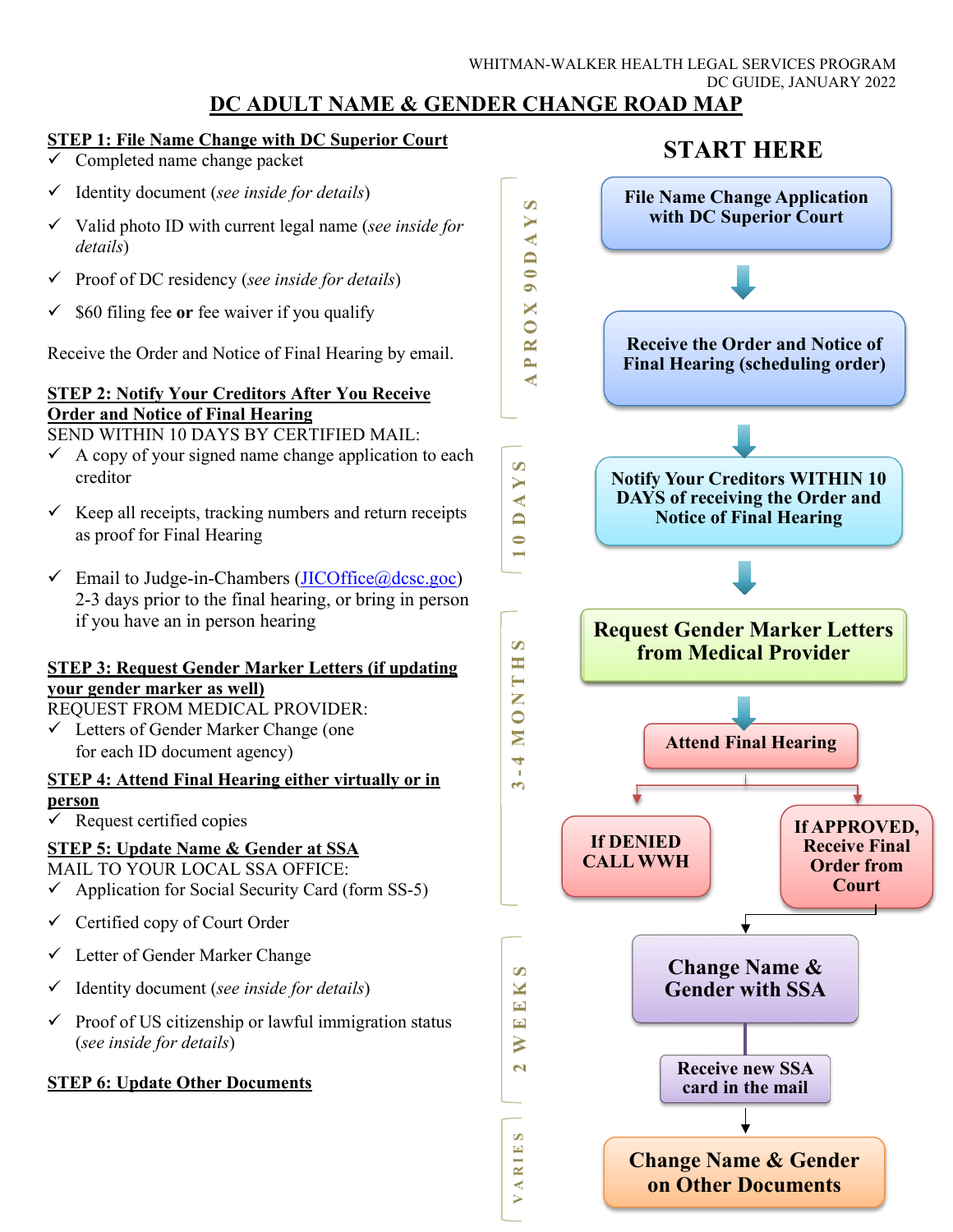# **DC NAME & GENDER MARKER CHANGE CHECKLIST**

**This checklist is the client take-away form that we use at our Name & Gender Change Clinics. It summarizes the first few steps of a typical name and/or gender change client.**

### **STEP 1. File the Application for Change of Name with the Court:** Submit the following documents to

- DC Superior Court in person, via drop box, via mail, or online via CaseFileXpress ("CFX")
- $\Box$  Completed Name Change Application;
- $\Box$  Copy of valid identification (current driver's license, ID card, or passport);
- $\Box$  The original or copy of your birth certificate<sup>[1](#page-3-0)</sup> note that non-English birth certificates must be translated;
- Proof of current D.C. residency (DC ID/driver's license or other documentation with DC address, such as recent paystub, utility bill, official mail);
- The \$60 filing fee (cash, or certified check or money order payable to "Clerk, DC Superior Court") **or** a completed Fee Waiver Application;
- [*if applicable*] Motion to Seal. Once approved, the order sealing the name change record will be mailed to you.

### **STEP 2. Mail notices to interested parties** as indicated on the signed Order and Notice of Final Hearing

- You must mail notices **within 10 days of receiving** the Order and Notice of Final Hearing
- $\Box$  Mail the notices by Certified Mail with return receipt requested.
- $\Box$  Keep all U.S. Postal Service receipts.
- $\Box$  Combine the signed Affidavit with the USPS certified mail receipts into one PDF. Name the PDF with your current legal last name and case number. This will need to be emailed to Judge-in-Chambers  $(\text{JICOffice}(\text{@desc.goc})$  2-3 days prior to the final hearing.

### **STEP 3. Attend Final Hearing**

- $\Box$  The judge may hold a brief hearing.
- $\Box$  Receive certified copy of Court Order for Change of Name by mail.
- $\Box$  Call the Civil Division at 202-879-1133 or email CivilDocket@dcsc.gov to request additional certified copies of the Court Order for Change of Name. Additional copies may cost a fee.

#### **STEP 4. Mail the following documents to your local Social Security Administration office or call to ask for an in-person appointment** [\(https://secure.ssa.gov/ICON/main.jsp\)](https://secure.ssa.gov/ICON/main.jsp):

- $\Box$  Application for Social Security card [\(https://www.ssa.gov/forms/ss-5.pdf\)](https://www.ssa.gov/forms/ss-5.pdf) with your changed name;
- Certified copy of the Court Order for Change of Name;
- An unexpired identification document, such as certified medical record, driver's license, state-issued identity card, or U.S. passport (it is OK if your ID document includes your former name);
- $\Box$  Proof of U.S. citizenship or lawful immigration status, such as a passport, birth certificate, or immigration documentation **[do not submit immigration documents by mail]**; and
- $\Box$  A signed letter on letterhead from your doctor (if doing gender change).

#### **STEP 5. Go to the D.C. Department of Motor Vehicles** and bring the following documents:

- $\Box$  A completed DMV Gender Self-Designation Form (if doing gender marker change) [\(https://dmv.dc.gov/publication/gender-self-designation-form\)](https://dmv.dc.gov/publication/gender-self-designation-form);
- $\Box$  A certified copy of your Court Order for a Name Change;
- Your newly issued Social Security card with your new name;
- $\Box$  Your current driver's license or ID card (which you must turn in);
- $\Box$  Cash, check, money order, or credit card to pay the fee for a new ID.

<span id="page-3-0"></span> $1$ . This is no longer a mandatory requirement, but some judges may exercise their discretion and ask for the birth certificate. We recommend either presenting your birth certificate at filing or bringing it with you to the final hearing (in case the judge asks for it).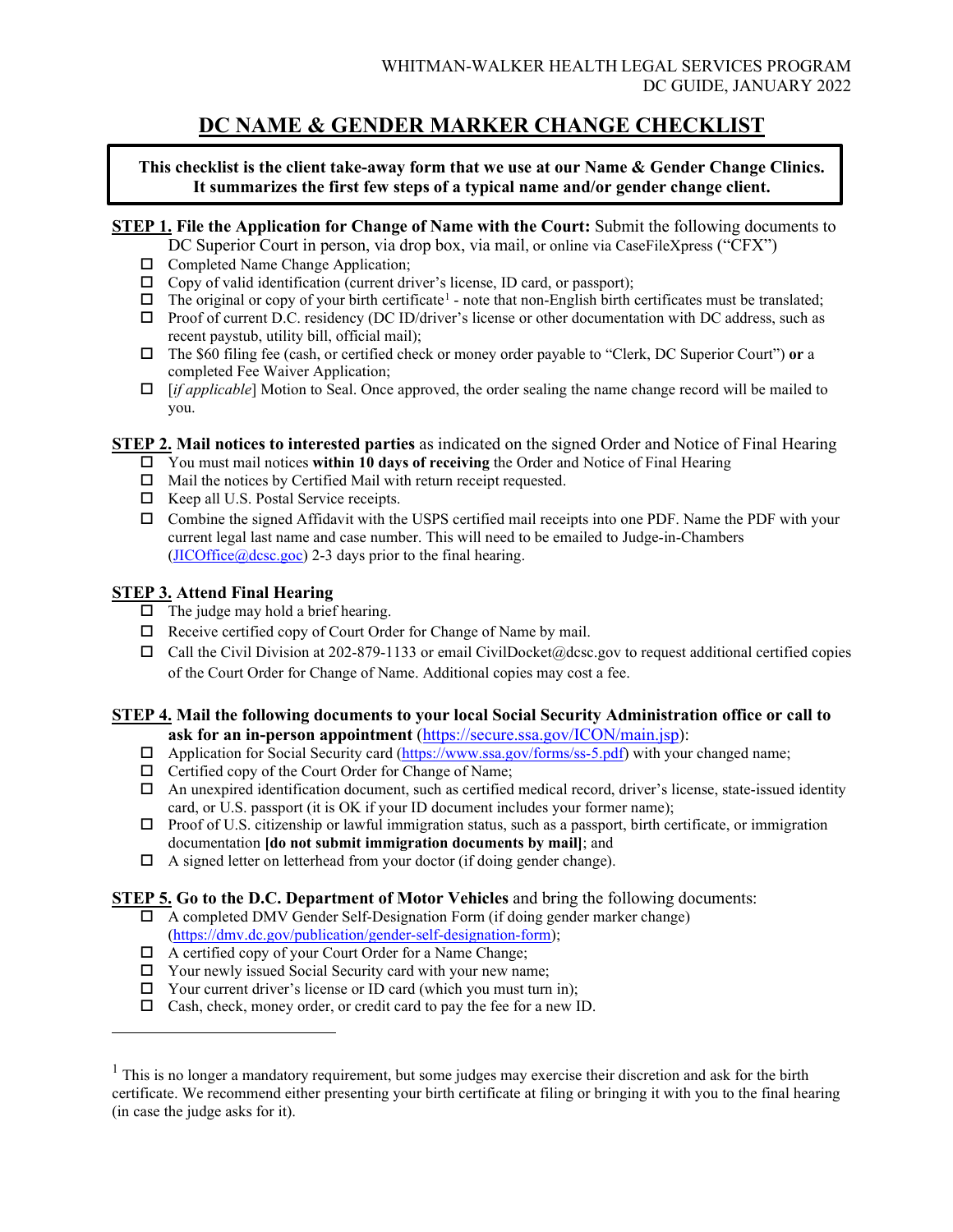# **1. OBTAINING A COURT ORDER FOR CHANGE OF NAME**

The first step in changing your name in D.C. is to apply for a court order from the Superior Court of the District of Columbia recognizing your name change. This is a straightforward but timeconsuming process: It will take at least two months to complete.

**COVID-19 Tip:** The DC name change process, including filing and the final hearing, used to be done in person before the COVID-19 pandemic. Since the start of the pandemic, the Court has modified some of their operations. This filing and name change process is accurate as of the date of this guide, but you should double check with the Court that the process described in the guide is still accurate before filing.

**NOTE:** If you don't follow the deadlines below, your application to change your name may be denied and/or you may need to re-file your application.

# • **What are the steps I will need to take to change my name in DC?**

1. You will file the Name Change Application Packet.

**NOTE:** The Name Change Application does not need to be notarized.

- 2. You will receive the Order and Notice of Final Hearing (scheduling order).
- 3. Within 10 days of receiving the scheduling order, you must notify, by certified mail, any interested parties about the pending name change.
- 4. You must email the Affidavit of Service by Mail and certified mail proof to the Court 1-3 days before the hearing.
- 5. You will attend the final hearing.
- 6. You will receive your Name Change Court Order by mail and can request additional certified copies.

**COVID-19 Tips:** Currently, during the COVID-19 Pandemic, communications from the Court will be received by email or by mail and hearings are being held virtually. The wait time for receiving the Name Change Court Order is around **6 months** as the Courts have been experiencing processing delays.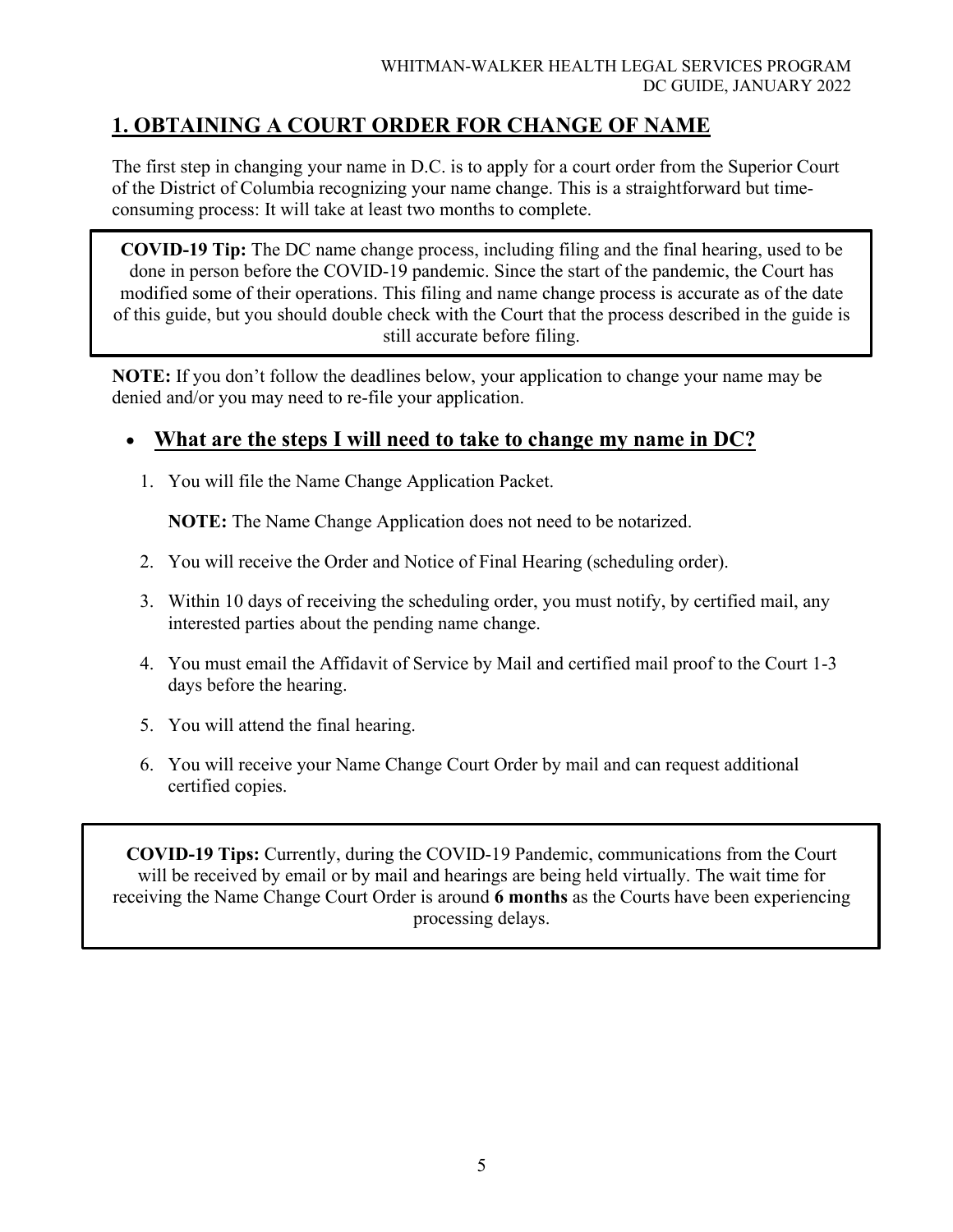### **STEP ONE: Filing the Name Change Application Packet**

Due to changes made during the COVID-19 Pandemic, there are several discrepancies and conflicting instructions on the DC Courts website and forms. We will highlight the discrepancies throughout the process.

### **What to File:**

### **What To File With The Court if You are OVER 21**

If you are over 21 you will fill out the Adult Form, linked below and file with the Judge-in-Chambers Office (JIC). This form can be accessed using the following link: [https://www.dccourts.gov/sites/default/files/2020-10/Adult-Name-Change.pdf.](https://www.dccourts.gov/sites/default/files/2020-10/Adult-Name-Change.pdf)

When filling out the Application for Change of Name of an Adult:

- On Page 1 of the Application, when the Application asks for Telephone Number, make sure that you type in your email next to your telephone number even though the application does not ask for your email. Email is the primary way that the Court is communicating with you, so it is very important that the email is included and spelled correctly.
	- o If you require an interpreter or language assistance at the final hearing, also state this in the same line next to your phone number and email.
- On Page 4 of the Application packet, "Applicant's Current Name Being Used" means your preferred name.
- On Page 5, Line 3 of the Application packet, you are required to list reasons for your name change. We suggest: "This is my preferred name and I want to obtain proper identification."
- On Page 5, Line 6 of the Application packet, you must list each of your parents' names **exactly** as the names appear on your birth certificate. If your parents' names are not on your birth certificate, put "Unknown".

**NOTES** about discrepancies within the Application:

 Page 2, number 14 of the Application packet states that within 10 days of filing the Application, you must serve personally or by registered/certified mail a copy of the Application and the Order and Notice of Final Hearing on their creditors and on each interested party as designated by the Court. However, the 10-day window does not start on the day that the application is filed, but on the day that the Order and Notice of Final Hearing (the scheduling order) email is received.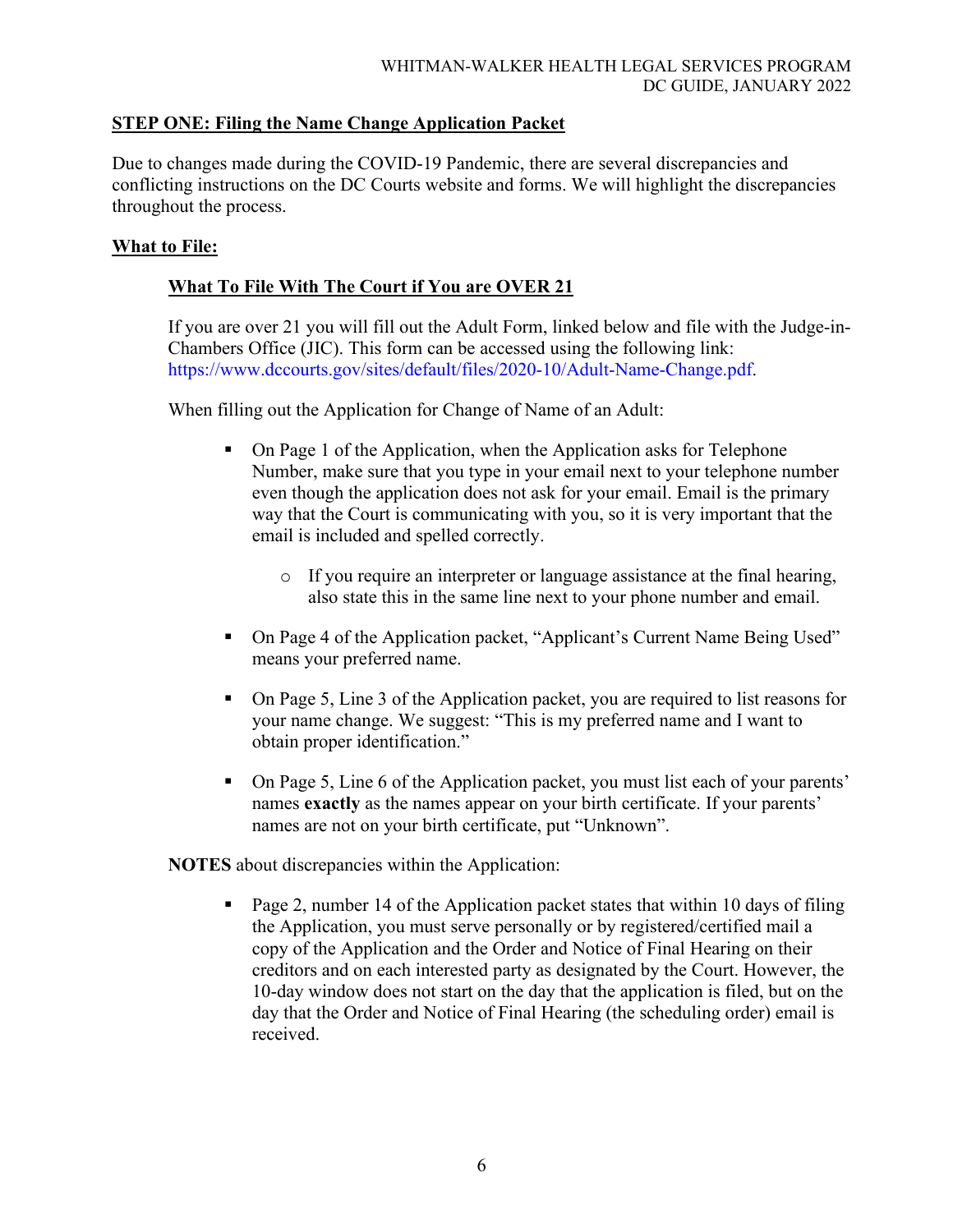- Page 7 of the Application packet says that notarization of the Application is required. This is not necessary. You can sign or e-sign the application and it does not need to be notarized.
	- o There are three methods to e-sign the application:
		- You may use the "/s/" method to sign the Application,
			- Example: "/s/ John Doe"
		- You may use an electronic image of your signature, or
		- You may use a scanned signature.
	- o If you are filing in person, we recommend signing the application in front of the clerk when you go to file.

The completed Application must be accompanied by the following supporting documentation and payment:

a. Identity Documents, such as an original certified copy of your birth certificate, marriage certificate, divorce decree, previous name change orders, certificate of citizenship, or certificate of naturalization.

**NOTE:** Foreign birth certificates in a language other than English must be translated word-by-word, and the translator must sign and have a notarized letter that swears to the accuracy of the translation and provides their name, address, phone number, and email. A suggested format is:

Certification by Translator

I [typed name], certify that I am fluent (conversant) in the English and [enter appropriate language] languages, and that the above/attached document is an accurate translation of the document attached entitled [enter title of document]. Name, Typed Name, Date, Phone Number, Address, Email.

- b. Proof of current residency in the District of Columbia. Page 1 of the Application provides examples of what may be accepted to establish DC residency. We recommend bringing 2 proofs of residency, if possible. These include:
	- $\blacksquare$  Utility bill issued within the last 60 days
	- **Telephone Bill used within the last 60 days**
	- DC Property Tax Bill issued within the last 12 months
	- **Letter with picture from Court Services and Offender** Supervision Agency (CSOSA) or DC Department of Corrections verifying your name and residence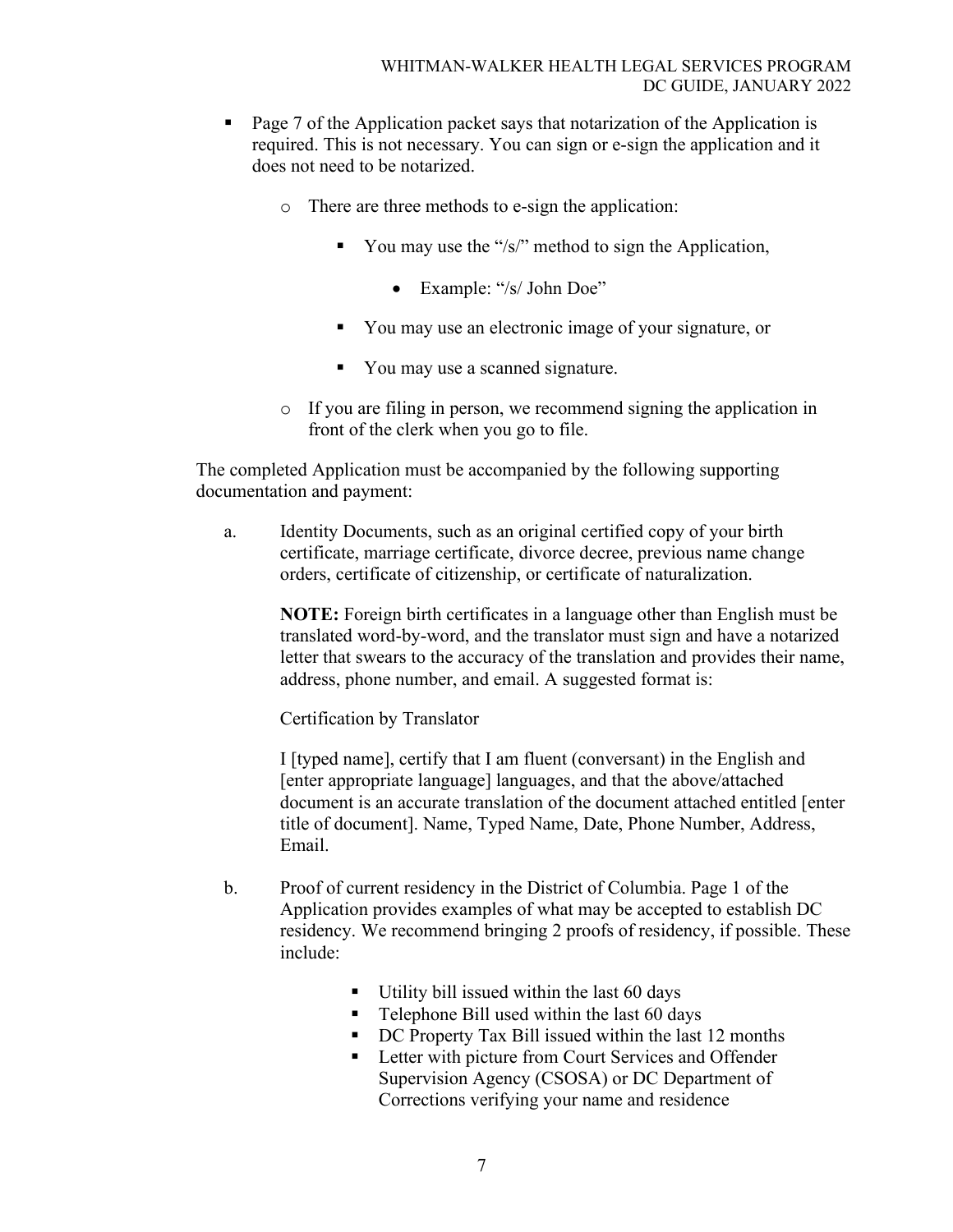- Pay stub or W-2
- Home Security System Bill issued within the last 60 days
- Supplemental Security Income benefits notification issued within the last 12 months
- Bank Statement issued within the last 60 days

NOTE: The DC Courts Application for Name Change website states that you must have lived in the District of Columbia for at least six months before filing the application. This is not true. The requirement is current DC residency and all current DC residents can file.

c. A valid photo identification. Valid photo identification includes a driver's license, ID card, or passport.

**NOTE:** The identification may not be expired.

d. The \$60 name change fee.

**NOTE:** CaseFileXpress (CFX) is the court's online e-filing system and is discussed further below under "How to File". If you are filing through CaseFileXpress, then additional charges apply. Filing a name change application on CaseFileXpress is \$77.88 with fees.

e. **Motion to Seal** (Optional): A Motion to Seal is necessary if you would like to seal the record. Otherwise, the name change case and redacted supporting documents will be accessible to the public on DC case search.

The Motion to Seal fee is \$20 (plus charges if you file on CFX).

If you mail in the Name Change Application or file in person: You can include the Motion to Seal with the appropriate fee when filing.

If you file the Name Change Application on CFX: The Motion to Seal can only be uploaded and filed after the name change application case is opened/accepted. **We recommend contacting the Clerk to discuss how to submit this document.** If you file the Motion to Seal attached to the Name Change Applications on CFX then the case will be rejected.

f. **Fee Waivers:** Use the fee waiver form if you have no income or receive public benefits such as Medicaid/DC Alliance, SSI, TRNAF, and/or SNAP/food stamps. The fee waiver is available in English [\(https://www.dccourts.gov/sites/default/files/2017-](https://www.dccourts.gov/sites/default/files/2017-05/Revised%20Form%20106A%20September%202019.pdf) [05/Revised%20Form%20106A%20September%202019.pdf\)](https://www.dccourts.gov/sites/default/files/2017-05/Revised%20Form%20106A%20September%202019.pdf) and Spanish [\(https://www.dccourts.gov/sites/default/files/2017-](https://www.dccourts.gov/sites/default/files/2017-05/Revised%20Form%20106A%20September%202019_SPANISH.pdf) [05/Revised%20Form%20106A%20September%202019\\_SPANISH.pdf\)](https://www.dccourts.gov/sites/default/files/2017-05/Revised%20Form%20106A%20September%202019_SPANISH.pdf).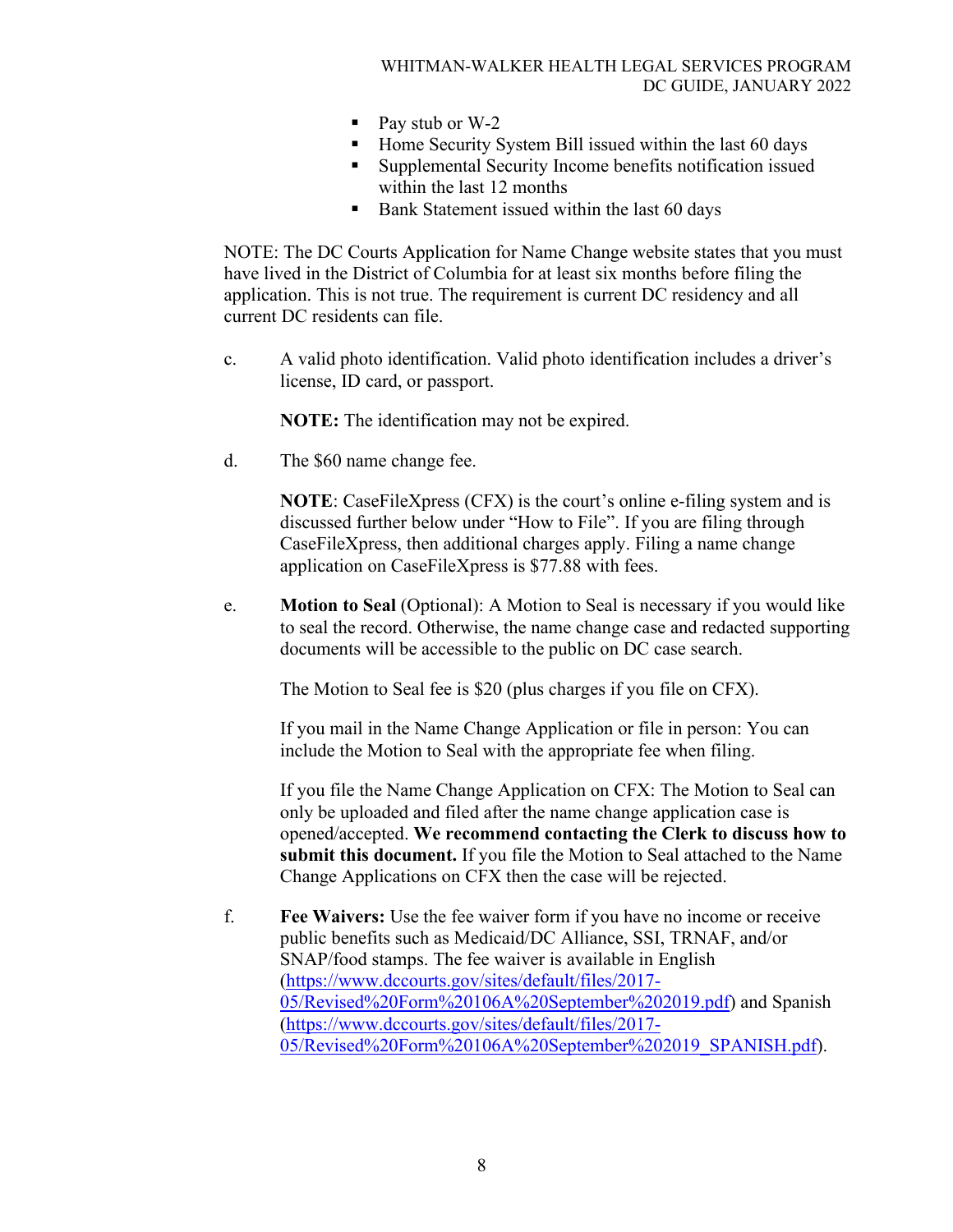**NOTE:** When filling out the fee waiver, after you fill out the caption, once you check the box for the public benefit that you receive you may skip to the "Declaration" on page 3.

- If you require a fee waiver, you must email your entire name change filing, including your supporting documents, to [civilefilings@dcsc.gov.](mailto:civilefilings@dcsc.gov) The Civil Clerk's Office will email you a "promo code" back so that you can file the case on CaseFileXpress without having to pay the fee.
- If your fee waiver has not been approved after a week of filing, we recommend following up on the email submission at [Civilefilings@dcsc.gov](mailto:Civilefilings@dcsc.gov) and calling the Civil Division at 202-879-1133.

### **What to File With the Court if You are UNDER 21**

If you are under 21, you will have to use the Minor Form and file with Family Court. The Application for Change of Name of a Minor Form can be accessed using the following link: [https://www.dccourts.gov/sites/default/files/Minor%20\(Name%20Change\).pdf.](https://www.dccourts.gov/sites/default/files/Minor%20(Name%20Change).pdf)

There is a parental consent requirement on page 8 of the Application packet. If you are over 18, this portion does not need to be completed.

**NOTE:** You must include a Cross Reference Sheet, available at this link: [https://www.dccourts.gov/sites/default/files/2019-](https://www.dccourts.gov/sites/default/files/2019-07/CROSS%20REFERENCE%20INTAKE%20FORM.pdf)

[07/CROSS%20REFERENCE%20INTAKE%20FORM.pdf.](https://www.dccourts.gov/sites/default/files/2019-07/CROSS%20REFERENCE%20INTAKE%20FORM.pdf) This is a requirement for everyone filing in Family Court so they can check and see if any cases have to be assigned under the "one family, one judge" rule. (The Family Court is mandated to keep all cases involving one family with the same judge whenever possible.)

**NOTE:** If you are involved in an open Family Court case, an ongoing child support order, or an open Civil Protection Order, you may be required to file your name change application with the Family Court Central Intake Center.<sup>[2](#page-8-0)</sup>

The completed application must be accompanied by the same supporting documentation and payment as explained in the OVER 21 Section.

### **How to File:**

You can mail in, drop off, or file in person name change filings, but as of 2021 the Court's preferred method of filing is via **CaseFileXpress (CFX)**.

• In Person Filing: Take your filing to the DC Superior Court Judge-In-Chambers office, located in the Moultrie Courthouse, 500 Indiana Ave., NW, Room 5000, Washington,

<span id="page-8-0"></span> $<sup>2</sup>$  D.C. Superior Court Administrative Order 11-14.</sup>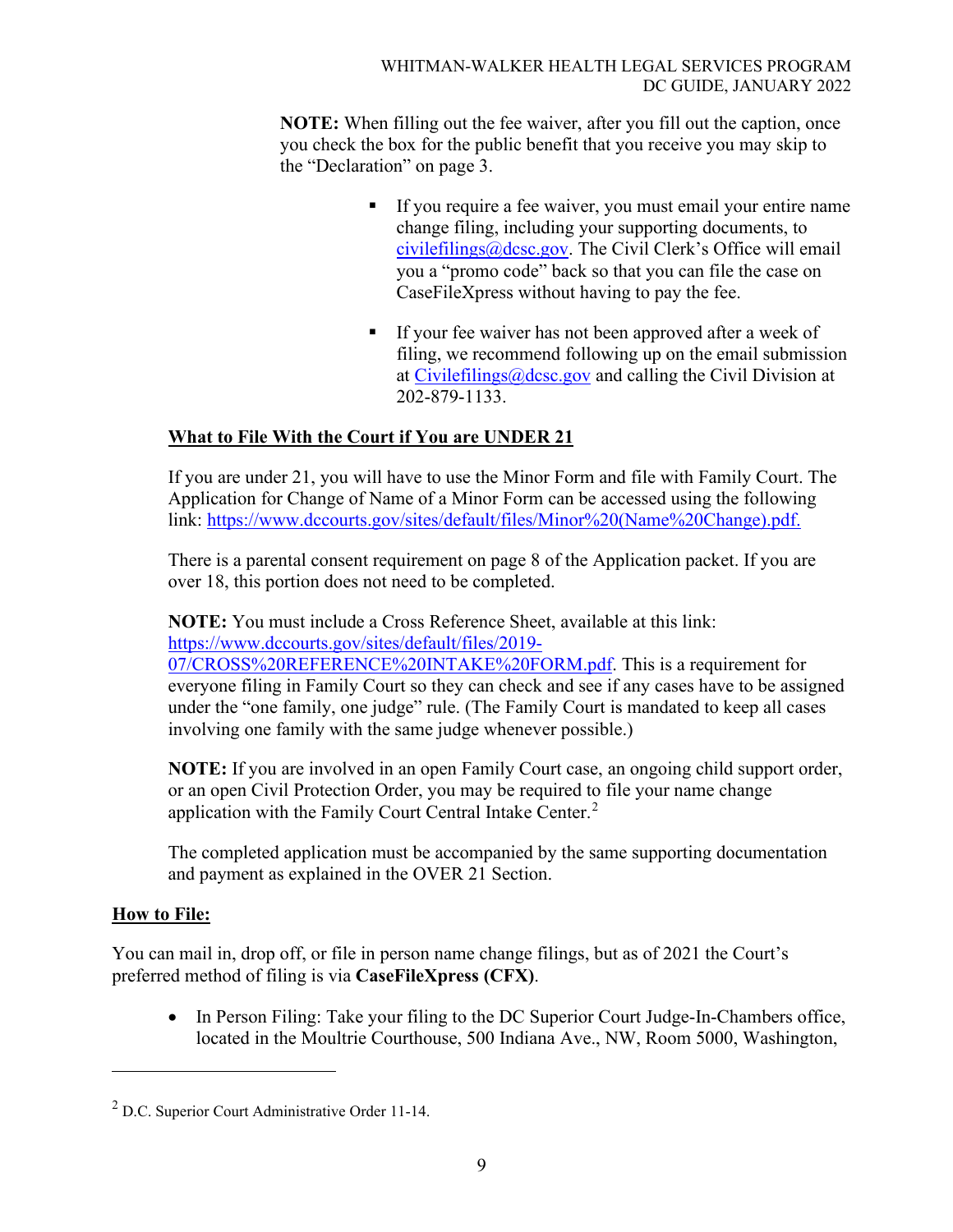DC 20001; phone: (202) 879-1450; fax: (202) 879-1579. The nearest Metro stop is Judiciary Square on the Red Line. The office is open from 8:30am to 5pm, Monday through Friday.

**COVID-19 Tip:** Individuals entering the Court are currently required to wear a mask. We recommend you have a mask with you or check the current policy before arriving at the courthouse: [https://www.dccourts.gov/coronavirus.](https://www.dccourts.gov/coronavirus)

- Mail: For mailing, send to: DC Superior Court ATTN: CIVIL DIVISION, 500 Indiana Ave. NW, Washington DC 20001
- Drop Box: DC Superior Court, 500 Indiana Avenue NW. The drop box is located next to the information booth on the first floor of the courthouse.
- CaseFileXpress (CFX): We recommend that you watch the two CFX training videos: Self-Represented Litigant Registration and Single Party Cases both accessible on the following website; also see the FAQ's if you scroll down the page: [https://www.fileandservexpress.com/dc/.](https://www.fileandservexpress.com/dc/)
	- o You should create your own account based on the training videos.
	- o Accounts should always be created by selecting the "pro se non-attorney filer" option on the registration page (by type of filer dropdown).
	- o Remove the instruction pages from the Name Change Application form before filing. If the instruction pages are included, the filing may be rejected. Name change application (without the instruction page) MUST be the leading document in CFX.

**Remember**, supporting documents should be attached to the name change packet as photocopies or bundled into one PDF document. CFX can merge or bundle the uploaded application form and supporting documents into one PDF. **PDFs of supporting documents MUST be legible if uploaded on CFX. Blurry PDFs will be rejected. Documents uploaded as pictures/JPEGs will also be rejected.**

**NOTE:** You should only file your Name Change Application and supporting documents. The Motion to Seal should not be included in your initial filing, when filing on CFX. Once the case is accepted, you will receive a confirmation email which will contain the case number. Then, you can file the motion to seal and pay the motion fee on CFX.

### **Special Considerations:**

- 2. If you are Over 21 with a fee waiver: email everything to Civil Division, ask for a CFX promo code. Once you have the promo code, file on CFX with promo code.
- 3. If you are Over 21 with no fee waiver: File on CFX and pay filing fee. Motion to Seal must be uploaded and paid for separately once the name change application is accepted.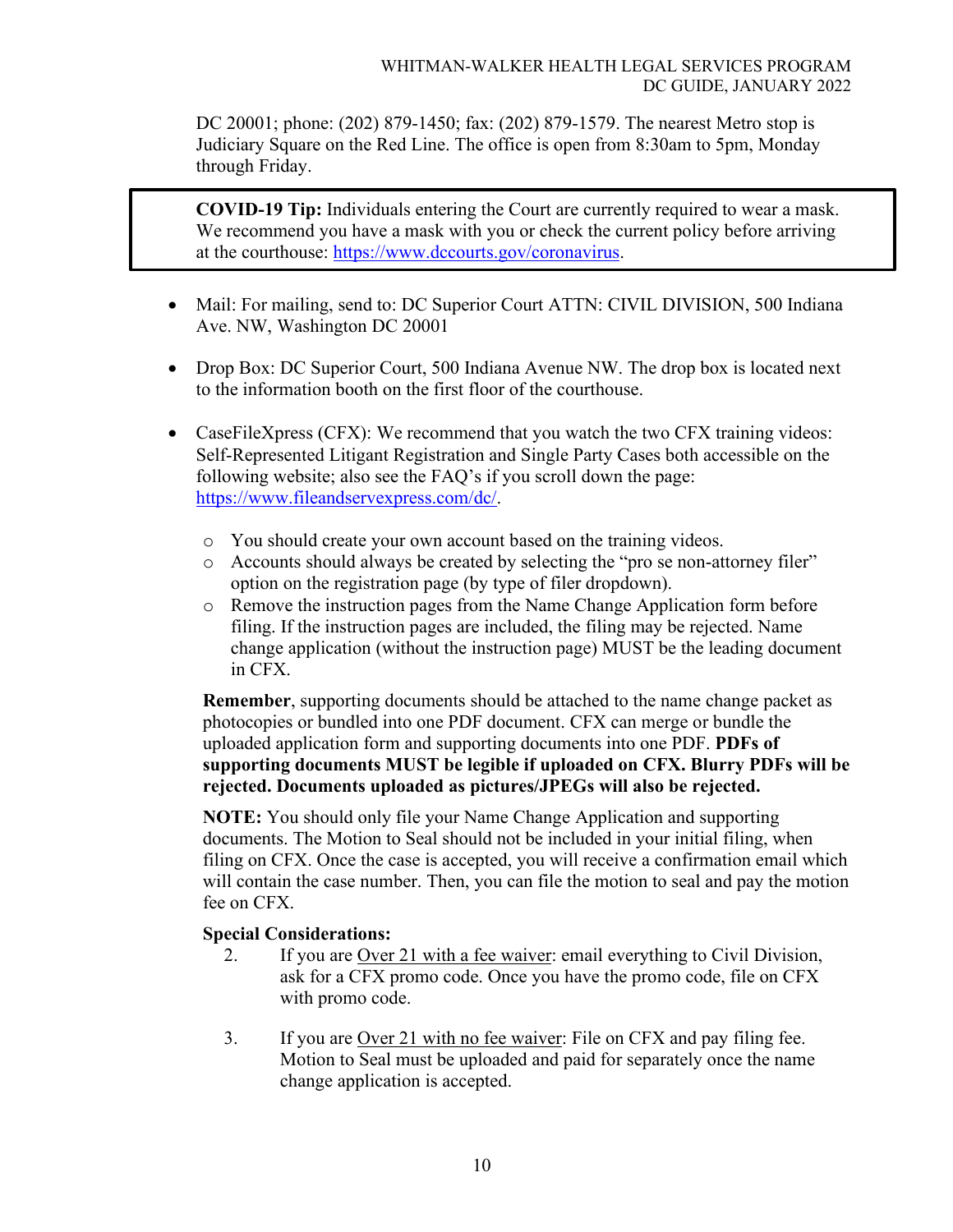4. If you are Under 21: email filing to Family Division. They will open a case and give you a case number. Use that case number to file and pay for filing on CFX.

### **STEP TWO: Receiving the Signed Order and Notice of Final Hearing**

You will receive Order and Notice of Final Hearing (the scheduling order) from the Court. If you file on CFX, you will receive this by email. If you file in person, you will receive this by mail. This sets the hearing date and time and provides instructions on how to join the hearing. This also starts the 10-day clock to notify interested parties if applicable.

### **STEPS THREE AND FOUR: Notifying Interested Parties and Completing the Affidavit/Declaration of Service by Mail**

The Order and Notice of Final Hearing form provided to you by the court when you file may require that you notify your creditors, and in some cases, the D.C. Chief of Police, the Department of Corrections, the Court Services and Offender Supervision Agency, your current probation/parole/supervisory release officer, law enforcement officials in other states, the Federal Bureau of Prisons, the Bankruptcy Court, and the Immigration and Customs Enforcement Agency, Washington Field Office.

- **When:** You must notify these parties **within 10 days** of receiving the Order and Notice of Final Hearing (scheduling order) via email.
- What: You must print out the Name Change Application and Order and Notice of Final Hearing.
- **How:** You must use **certified mail** with return receipt requested. You will need to keep and scan the certified mail receipts to submit to Judge-in-Chambers via email prior to your final hearing.

After you have notified all relevant parties, you must complete and sign the Affidavit/Declaration of Service by Mail. This is located on page 10 of the Application packet. Include the name and address of each notified party and the date each party was notified. Ignore the counsel info and the notarization block on the Affidavit form. For simplicity, you may want to combine the signed Affidavit with the USPS certified mail receipts into one PDF. Name the PDF with your current legal last name and case number. This will need to be emailed to Judge-in-Chambers  $(JICOffice@desc.google)$  2-3 days prior to the final hearing.

Below are common parties that need to be notified. Remember, each office must be notified within 10 days of filing the Application for Change of Name.

- 1. **Creditors:** You must notify each of your creditors to which you owe money (e.g. loan servicers or past due on utilities rent). You can look up the mailing address to notify your creditor on your latest statement or on the creditor's website.
- 2. **Department of Corrections, Police, CSOSA, and Parole Officer:** *If you have been convicted of a felony in D.C.*, you must notify the following parties: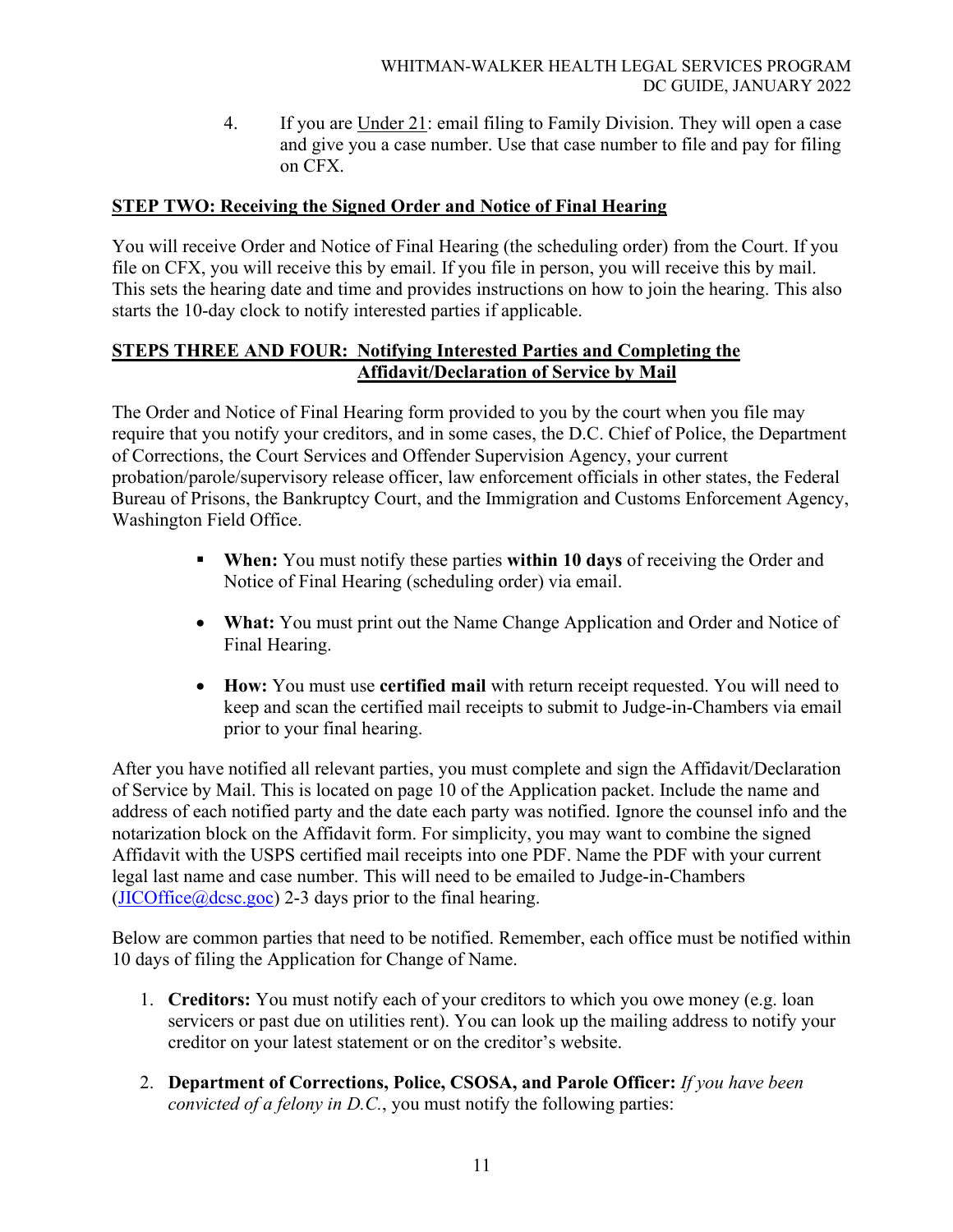D.C. Department of Corrections 2000 14th St. NW, Seventh Floor Washington, DC 20009

D.C. Chief of Police Metropolitan Police Department Headquarters 300 Indiana Ave. NW, Room 5080 Washington, DC 20001

D.C. Court Services and Offender Supervision Agency (CSOSA) 633 Indiana Ave. NW Washington, DC 20004-2902

*If you have been convicted of a felony in another state*, you must notify the equivalent in the state where you were convicted.

*If you are currently on parole, probation, or supervised release***,** you must notify your current parole/probation/supervisory release officer.

3. **Federal Bureau of Prisons:** *If you are currently incarcerated in a jurisdiction other than DC*, you must notify the Federal Bureau of Prisons.

> Federal Bureau of Prisons 320 First St. NW Washington, DC 20534

4. **Bankruptcy Court:** *If you have filed for bankruptcy*, you must notify the Bankruptcy Court.

> United States Bankruptcy Court 333 Constitution Ave. NW Suite 1225 Washington, DC 20001

### **STEP FIVE: Attending your Final Hearing and Getting your Court Order**

These will be virtual hearings scheduled on any number of days the Court is in session. Judge-In-Chambers or Family Division will schedule virtual/telephonic final hearings and will send the remote hearing information to you. In the email, the Court will give you step by step instructions on how to take part in the remote hearing.

If you are having a telephonic hearing, make sure to join the hearing a few minutes early. Find a private and quiet space and if possible be alone in a room during the hearing. Try to limit distractions as much as possible.

If you are having a video hearing, download the court's hearing software, WebEx, in advance to do a test run. The Court will provide you with a WebEx link in advance of the hearing. Remember the judge will be able to see everything on your screen, so pick a location that is not distracting. If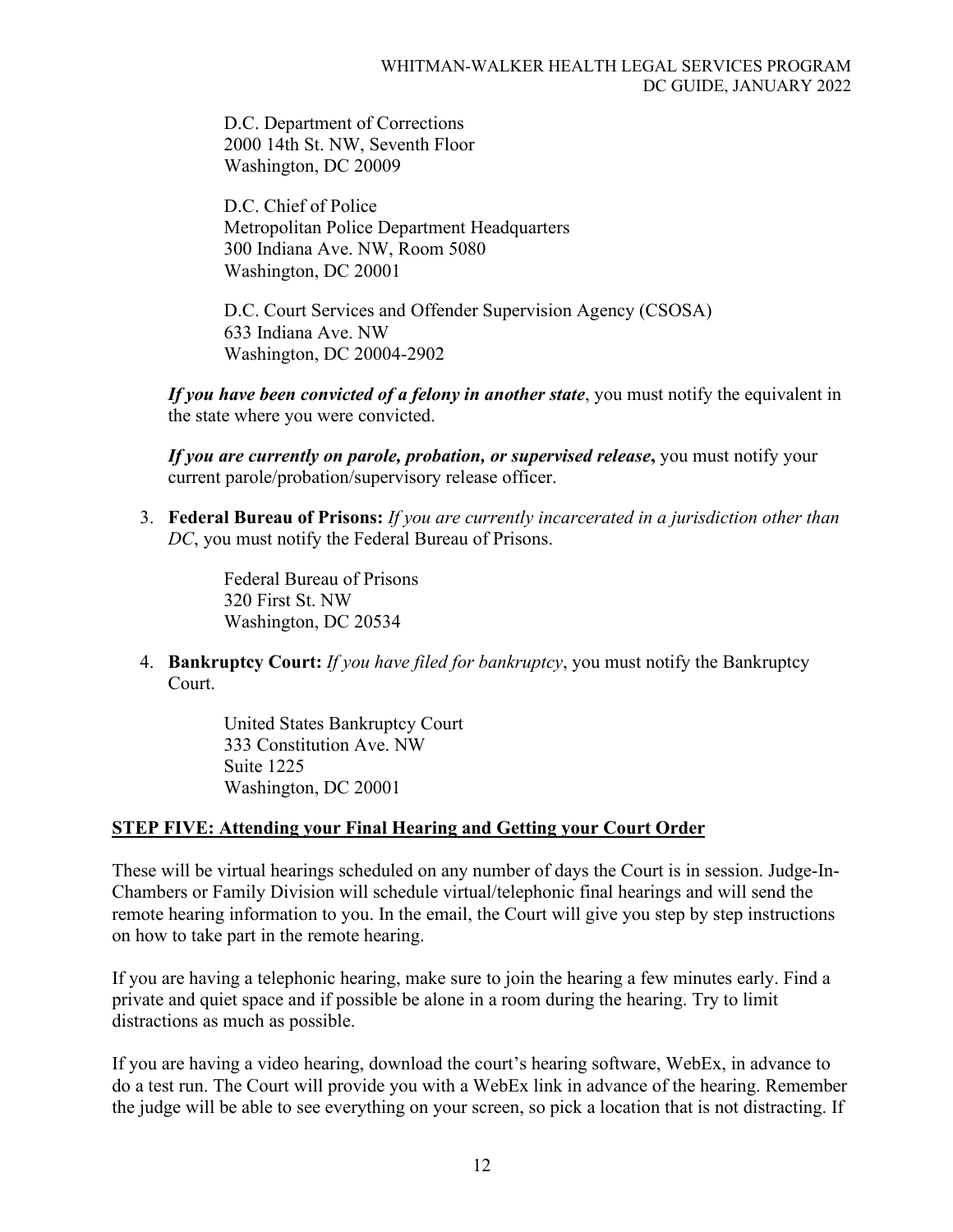your sound or video freezes during the hearing, use the chat feature or call the Clerk's Office to let them know that you are having technical issues.

**Remember**, at least one business day prior to the final hearing, you must email a PDF of the Affidavit of Service by Mail and USPS certified mail receipts and any other proof of service to the Judge-In-Chambers at  $\text{JICOffice}(\overline{\omega} \text{dcsc.gov})$ . The email must include: your case number, any people who will be attending the hearing, and the phone numbers and emails of the parties who will attend the hearing. You should also note language needs, if applicable.

For more information on the remote hearing, click [https://www.dccourts.gov/services/remote](https://www.dccourts.gov/services/remote-hearing-information)[hearing-information.](https://www.dccourts.gov/services/remote-hearing-information)

**Certified Copy of Court Order for Name Change:** If the Judge grants your name change at the hearing, you will receive a certified copy of your Court Order for Name Change by mail. We recommend contacting the Court to request additional certified copies as you may need them to update your name with various agencies. You may also receive a copy by email, but most agencies require a certified copy to make name change updates.

**Requesting Additional Certified Copies:** Call the Civil Division at 202-879-1133 or email  $CivilDocket@desc.gov$  for requests. You can also request additional certified copies in person. You will need to provide your former name and case number. The clerk will provide a payment link. Each additional copy is \$5.00. Currently, the only form of payment being accepted is a credit or debit card. If you were approved for a fee waiver, we recommend notifying the Court of this when you request additional certified copies; they may be able to provide these without a fee.

# **Let's recap the Name Change Process**

# **STEP ONE: Filing the Name Change Application Packet**

- $\checkmark$  Name Change Application Form
- $\checkmark$  Supporting Documents
	- o Identity documents
	- o Proof of current DC residency
	- o Valid photo identification
	- o \$60 filing fee

### **STEP TWO: Receiving your Order and Notice of Final Hearing via Email**

### **STEPS THREE: Notifying Interested Parties**

 $\checkmark$  You must notify these parties **within 10 days** of receiving the Order and Notice of Final Hearing (scheduling order) via email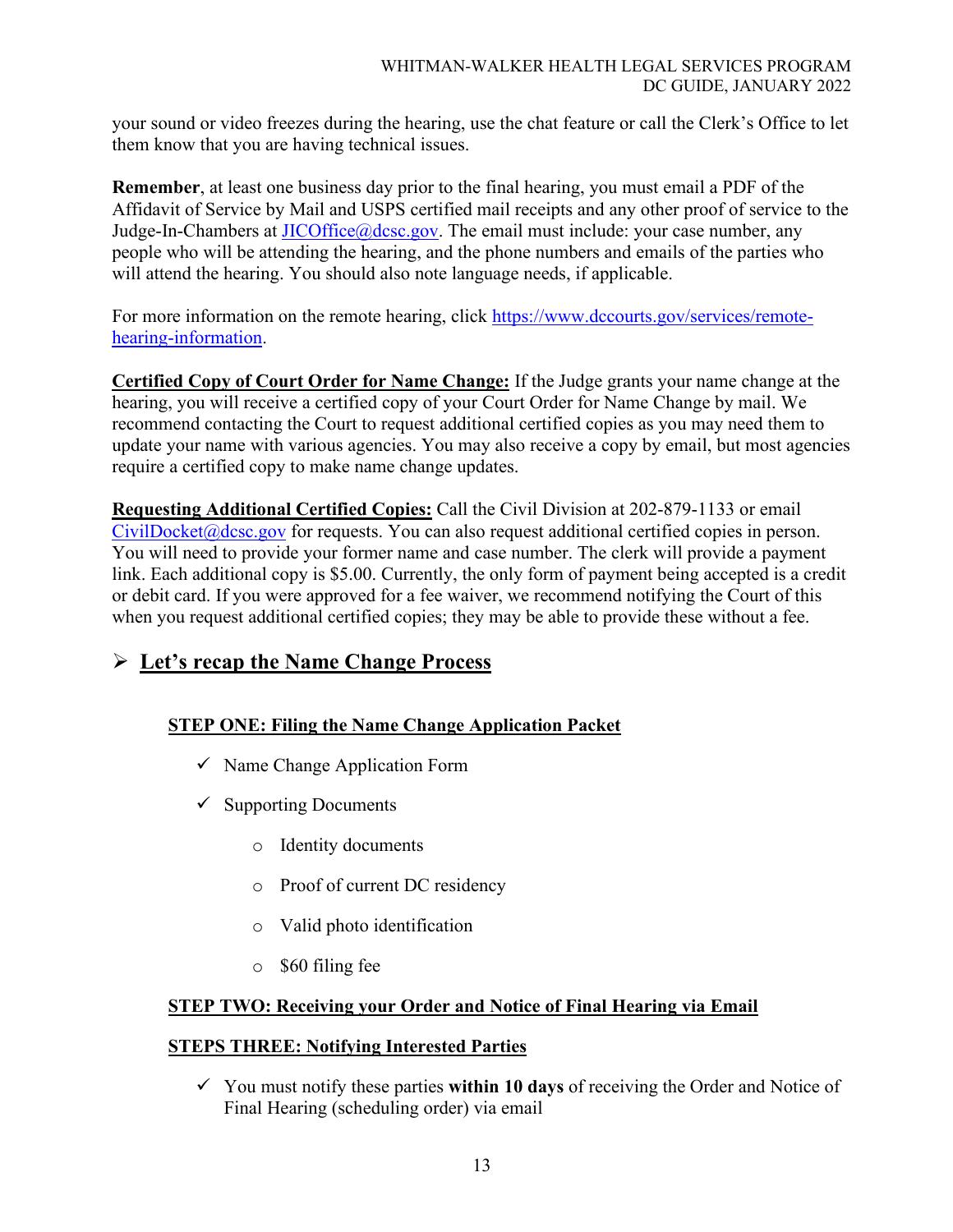### **STEP FOUR: Completing the Affidavit/Declaration of Service by Mail**

 $\checkmark$  Email to Judge-in-Chambers [\(JICOffice@dcsc.goc\)](mailto:JICOffice@dcsc.goc) 2-3 days prior to the final hearing.

# **STEP FIVE: Attending your Final Hearing and Request Certified Copies**

# **2. CHANGING YOUR NAME AND/OR GENDER MARKER WITH THE SOCIAL SECURITY ADMINISTRATION**

The process for changing your name and/or gender marker with the Social Security Administration (SSA) is described below.

**COVID-19 Tip:** Currently, due to the COVID-19 Pandemic, the Social Security Administration is not open to the public but is offering in-person appointments for situations where a person needs a new or replacement Social Security Card and meets certain limited, critical situations. If you prefer not to mail your documents, we recommend contact SSA by phone.

# **When should I update my name and/or gender marker with the SSA?**

Once you have received a court order recognizing your name change, you must report the name change to the SSA. You can also report your gender marker change by providing documented proof of your gender transition (more on this below).

You will need to change your name with the SSA **before updating your District of Columbia ID or driver's license** because the DMV will ask for your updated SSA card before issuing an updated ID or driver's license.

# **Why should I update my gender marker with the SSA?**

Although your Social Security card does not show a gender marker, other government agencies look to your Social Security records (including gender marker on your SSA account) in order to verify your identity. A gender marker mismatch may create issues in the future.

# **What gender markers can I choose from?**

The SSA only allows you to choose either an "F" (female) or an "M" (male) gender marker. Currently, the SSA does not offer a non-binary "X" option. However, you will have the ability to choose an "X" for your District of Columbia ID or driver's license, and it does not need to match the gender marker on file with SSA.

# **What do I need to include in my Social Security Administration Record Update Submission?**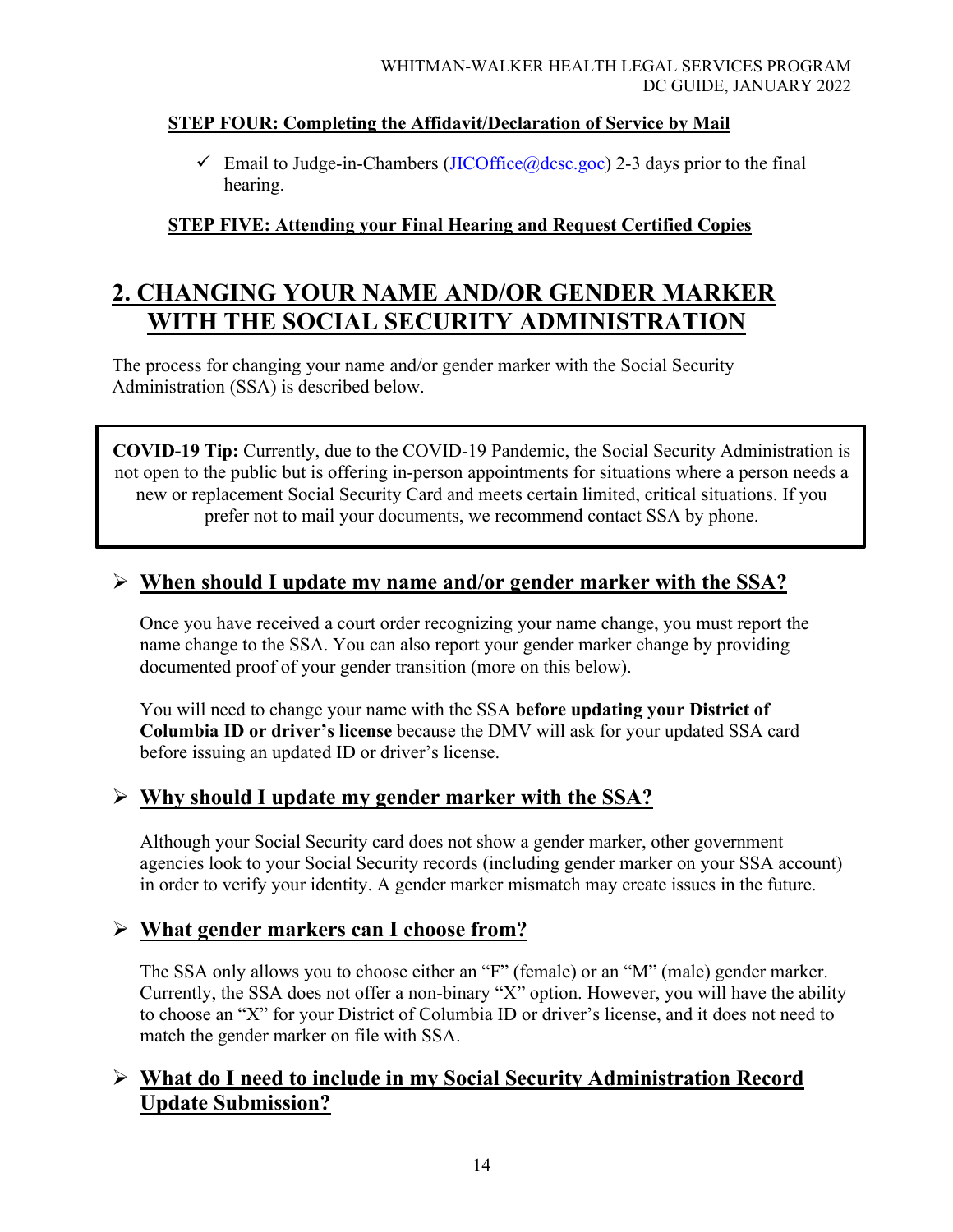- A. **Updating Name:** To update your name with SSA you will need:
	- 1. A **cover letter** clearly stating that you are requesting a name change with a list of the documents included and your mailing address for return of documents (see page 16 for **SSA Template Cover Letter**);
	- 2. An original or certified **Court Order for Name Change**;
	- 3. A **completed and signed** SS-5 Form [\(https://www.ssa.gov/forms/ss-5.pdf\)](https://www.ssa.gov/forms/ss-5.pdf);
	- 4. **Original proof of identity**. For proving identity, a photocopy of a photo ID will NOT be acceptable. Proof of identity must be original documents such as a driver's license, passport, or birth certificate. You can instead submit alternative proofs of identity, including:
		- a. Certified copy of medical record (clinic, doctor, or hospital) or letter providing extract data from the medical record showing your name and DOB. A certified photocopy is a photocopy of the original document that you affix a signature, stamp, or seal with a statement attesting to the accuracy of the photocopy.
			- i. For WWH patients: This can be coordinated by Legal Services. Please contact us at [contact-legal@whitman-walker.org](mailto:contact-legal@whitman-walker.org) or by calling our Legal Intake line at 202-939-7630.
			- ii. For non-WWH patients: You can call medical provider's records department and ask for a medical record extract (ex: last medical visit note) that is certified as a true copy. The medical records custodian will print out the record and hand write on it, "This is a true and exact copy of the patient's original medical record.". The medical record custodian will legibly write their own name, title, and date AND sign or stamp the document.
		- b. School identity card or certified school record or transcript (for current school year showing name and either a photograph or DOB);
		- c. Life insurance policy showing age or DOB;
		- d. Or, for a full list of documents that can be used as identification, see: <https://secure.ssa.gov/apps10/poms.nsf/lnx/0110210420> (Part B has the list for minors and Part C has the list for adults).
- B. **Updating Gender Marker:** To update your gender marker with SSA, you will need everything listed above and a gender marker provider letter.
	- 1. An original signed provider **gender marker letter**. See page 17 for **Sample Provider Gender Marker Letter.**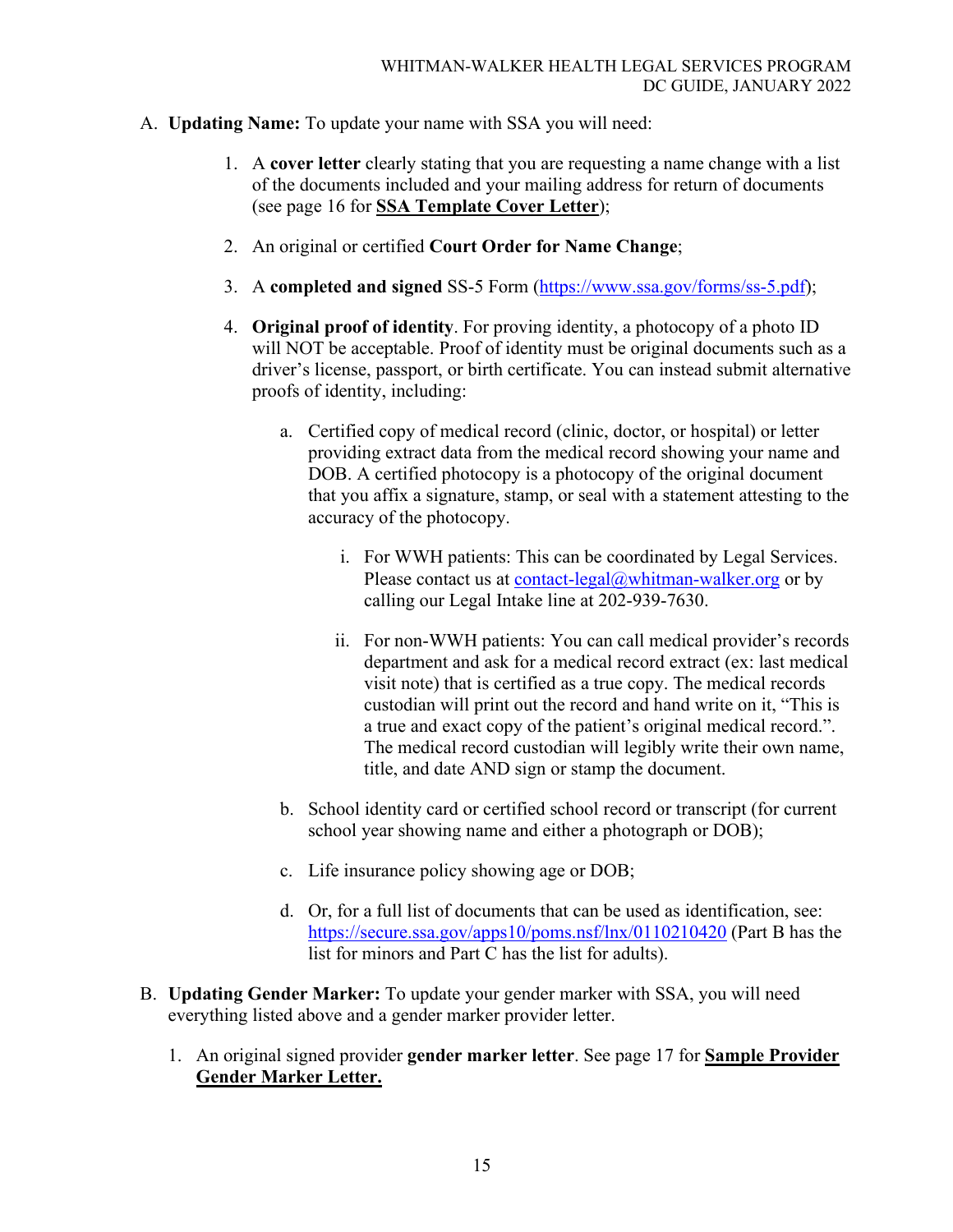a. For WWH patients: This can be coordinated by Legal Services. Please contact us at [contact-legal@whitman-walker.org](mailto:contact-legal@whitman-walker.org) or by calling our Legal Intake line at 202-939-7630.

**NOTE:** If you are only updating your gender marker, you will not need a Name Change Court Order**.**

### **Template SSA Cover Letter**

### **NOTE: The highlighted sections will need to be changed to include your information.**

Social Security Administration Field Office **Address** 

**U.S. Social Security Administration**

**Re: Name Change, Pursuant to POMS RM 10212.080 (Evidence of a Name Change based on a US Issued Court Order Name Change) and Gender Marker Change, Pursuant to POMS RM 10212.200 (Changing Numident Data for Reasons other than Name Change) for FULL LEGAL NAME (formerly FULL FORMER NAME), SSN: ###** 

To Whom It May Concern:

I am writing to request a change of the name and gender marker on my Social Security record, pursuant to POMS RM 10212.080 and 10212.200. **I legally changed my name, and my legal name is now FULL LEGAL NAME**. **My gender marker has also changed to FEMALE/MALE**. I have enclosed the following documents as evidence of these changes:

1. **Request to Update SSA Record:** Completed SSA Form SS-5

2. **Proof of Identity:** Certified copy of medical record from Whitman-Walker Health per POMS [RM 10210.420.](https://secure.ssa.gov/apps10/poms.nsf/lnx/0110210420)

3. **Proof of Name Change:** Original or certified court order for name change

4. **Proof of Gender Marker Change:** Original signed provider letter from Dr. Lane at Whitman-Walker Health

Please update the name and gender marker on my Social Security record based on the documents attached. For questions or the return of my original documents, please see my contact information below.

Sincerely,

| <b>Full Legal Name</b> |  |
|------------------------|--|
| Address:               |  |
| Phone:                 |  |
| Date of request:       |  |

\_\_\_\_\_\_\_\_\_\_\_\_\_\_\_\_\_\_\_\_\_\_\_\_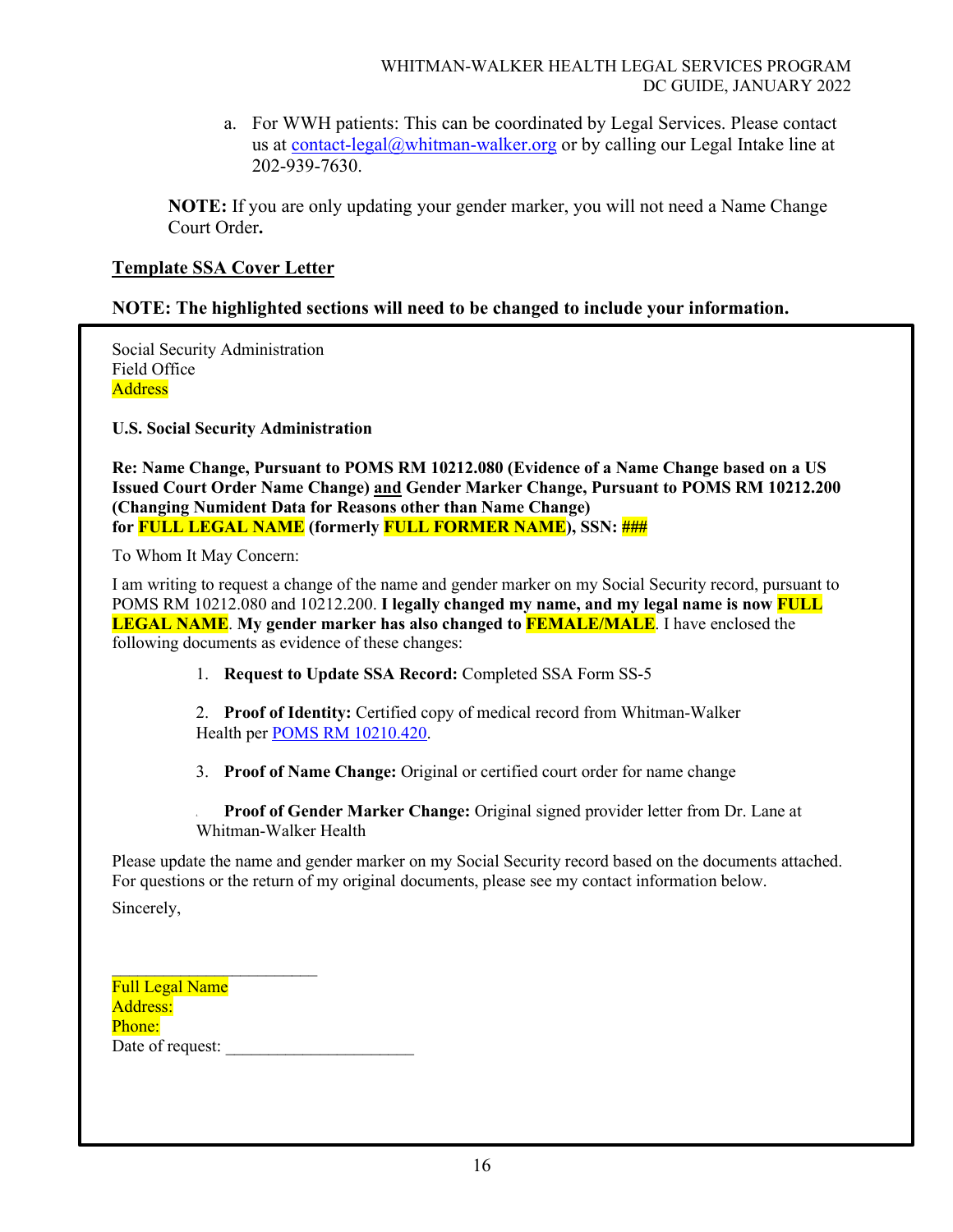### **Sample Provider Gender Marker Letter**

[On Office Letterhead]

[DATE]

**U.S. Social Security Administration**

**Re: Gender Marker Change, Pursuant to POMS RM 10212.200 (Changing Numident Data for Reasons other than Name Change)**

To Whom It May Concern:

I, [Doctor Full Name], MD (Medical License No. [#######], issued by [State/Country]), am the physician of [Patient Legal Name], whom I have treated (formerly known as [Patient Former Name], DOB [XX/XX/XXXX]).

I hereby attest that [Patient Legal Name] has had appropriate clinical treatment for gender transition to [male/female]. I support [his/her] efforts to change the gender marker on [his/her] identity documentation to [male/female].

I declare under penalty of perjury under the laws of the United States that the foregoing is true and correct.

[Signature]

[DOCTOR FULL NAME], M.D. [TITLE] Medical License No. [#######] [ADDRESS] [PHONE NUMBER]

# **How do I submit my Social Security Administration Record Update?**

**By Mail:** 

**NOTE: We recommend sending via certified or Priority mail so that you can track the mailing and have proof that the documents were received by SSA. If you were not born in the United States, you may need to submit additional documents and should contact SSA by phone to request an appointment.**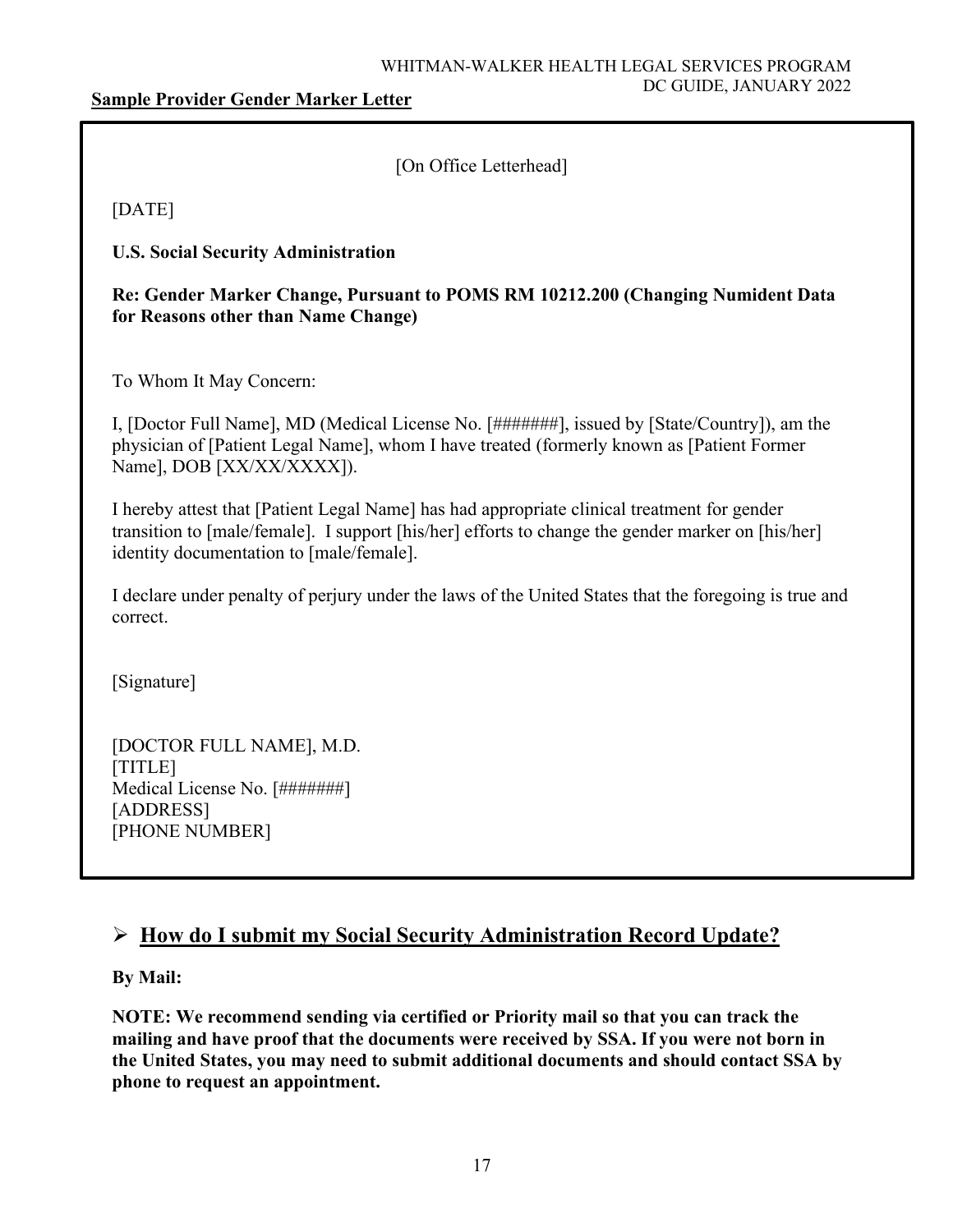**1.** The cover letter and listed documents should be mailed to your local field office via certified mail. You should make a photocopy of everything being sent for your own records. Find your local field office by using this link: [https://secure.ssa.gov/ICON/main.jsp.](https://secure.ssa.gov/ICON/main.jsp)

**NOTE:** Non-citizens should NOT send in original immigration documents. You must make an appointment with SSA if immigration documents are required. If there is an issue with scheduling an appointment, please contact us at [contact](mailto:contact-legal@whitman-walker.org)[legal@whitman-walker.org](mailto:contact-legal@whitman-walker.org) or by calling our Legal Intake line at 202-939-7630.

**2.** Once processed you should receive your updated SS card in the mail. SSA will also return the original documents to you via certified mail.

**NOTE:** The local Social Security field office processes the request and mails back the original documents to you, but the central office mails the updated card. **This means that you will receive two mailings, possibly at different times.** If you receive your new card but have not yet received your original documents back, you should check in with your local field office: [https://secure.ssa.gov/ICON/main.js.](https://secure.ssa.gov/ICON/main.js)

### **By Drop Box: Downtown DC Office**

- **Address:** 1300 D St. SW, Washington, DC 20024.
	- o SSA Field Office (and the drop-box) are inside an office building. Open the front doors and turn immediately to the right. Make sure to submit the original documents!
	- o As of August 2021, the drop box is open Monday, Wednesday, and Friday from 12:30 PM – 2:30 PM. Hours may change, so call to check before utilizing the drop box.
- **Phone:** 1-866-708-3255.

### **By Appointment:**

• Limited, brief in-person appointments are being offered certain services. To request an appointment, you will need to call your local field office [\(https://secure.ssa.gov/ICON/main.js\)](https://secure.ssa.gov/ICON/main.js). You may be asked to explain why you cannot mail your documents. We recommend asking to speak with a supervisor if you need to present documents in person and are not given an appointment. More information can be found at this link: [https://www.ssa.gov/coronavirus/categories/conducting-business-with-social](https://www.ssa.gov/coronavirus/categories/conducting-business-with-social-security-during-the-pandemic/)[security-during-the-pandemic/](https://www.ssa.gov/coronavirus/categories/conducting-business-with-social-security-during-the-pandemic/)

# **How long will this process take?**

We cannot estimate how long name and gender update requests will take. The majority of SSA staff is currently working remotely and limited staff is in the office to accept mail. A good rule of thumb is to wait 3-4 weeks after submitting your documents. If nothing arrives in the mail in 3-4 weeks, then you can call your field office's direct number to inquire: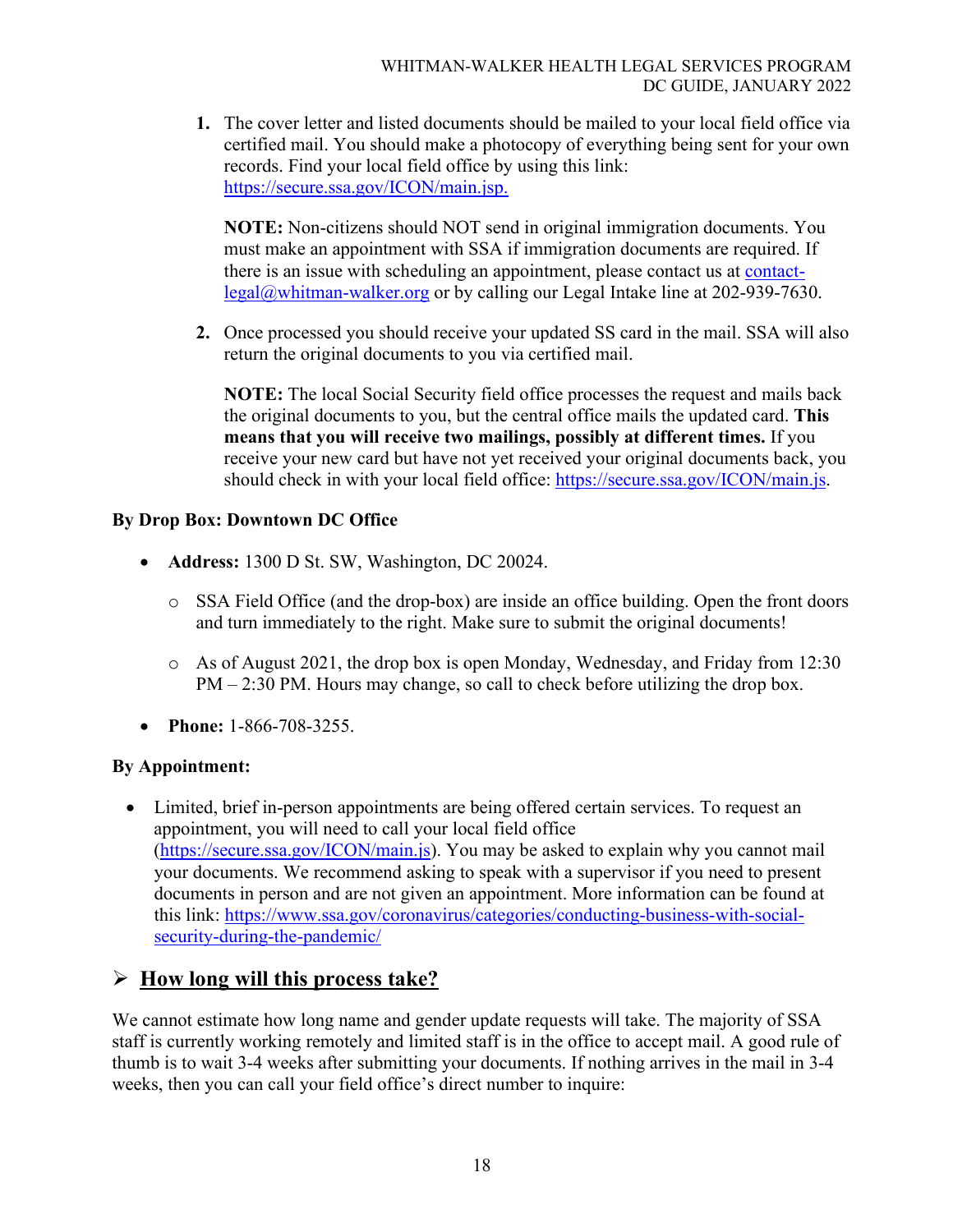[https://secure.ssa.gov/ICON/main.js.](https://secure.ssa.gov/ICON/main.js) If the representative is not helpful, ask to speak to a supervisor.

# **Where can I go for more information?**

See the following resources on updating your Social Security records:

- The National Center for Transgender Equality's Know Your Rights page on the Social Security Administration:<https://transequality.org/know-your-rights/social-security>
- SSA's Gender Change Policy: [https://secure.ssa.gov/poms.nsf/lnx/0110212200.](https://secure.ssa.gov/poms.nsf/lnx/0110212200)

# **3. CHANGING YOUR NAME AND GENDER WITH THE DC DEPARTMENT OF MOTOR VEHICLES (DMV)**

The DC DMV is open on a walk-in basis. Check location days and hours of operation to specific locations by going to  $\frac{dmv}{dc}$  gov or call 311 before making an in-person trip. If you need to change both your name and gender marker on your driver's license, it is best to change them at the same time at the DMV. We understand that certain clients will only need/want to change one or the other, so we have provided separate instructions for each change below, but if you are changing both items at the same time just combine the documents listed in Sections B and C.

**NOTE**: To comply with Real ID requirements, you need to update your Social Security record **before** updating your identity documents. Please see Section 2 before completing this section.

### **A. Real ID Act Requirements**

Changes in the law require that all new IDs issued by the DC DMV must comply with the REAL ID Act. These new IDs have a star in the top right corner. If you have one already, you should skip to Section B below. If your current ID does not have a star in the top right corner, you will need to provide the DMV with additional original documents listed below.

**NOTE:** Non-US citizens can obtain a DC REAL ID identification card as long as they have an unexpired document issued by USCIS or U.S. Department of State showing lawful presence.

### **Original Documents You Need to Take to DC DMV to Obtain a REAL ID:**

### **1. One Proof of Identity**

- U.S. Birth certificate, Unexpired U.S. Passport, Unexpired Permanent Resident Card, Certificate of Naturalization, etc.. Your name on this document does not need to be updated but you must also present the Court Order for Name Change.
- **NOTE:** The document used for proof of identity **cannot** also be used to satisfy proof of ability to drive or Social Security number requirements.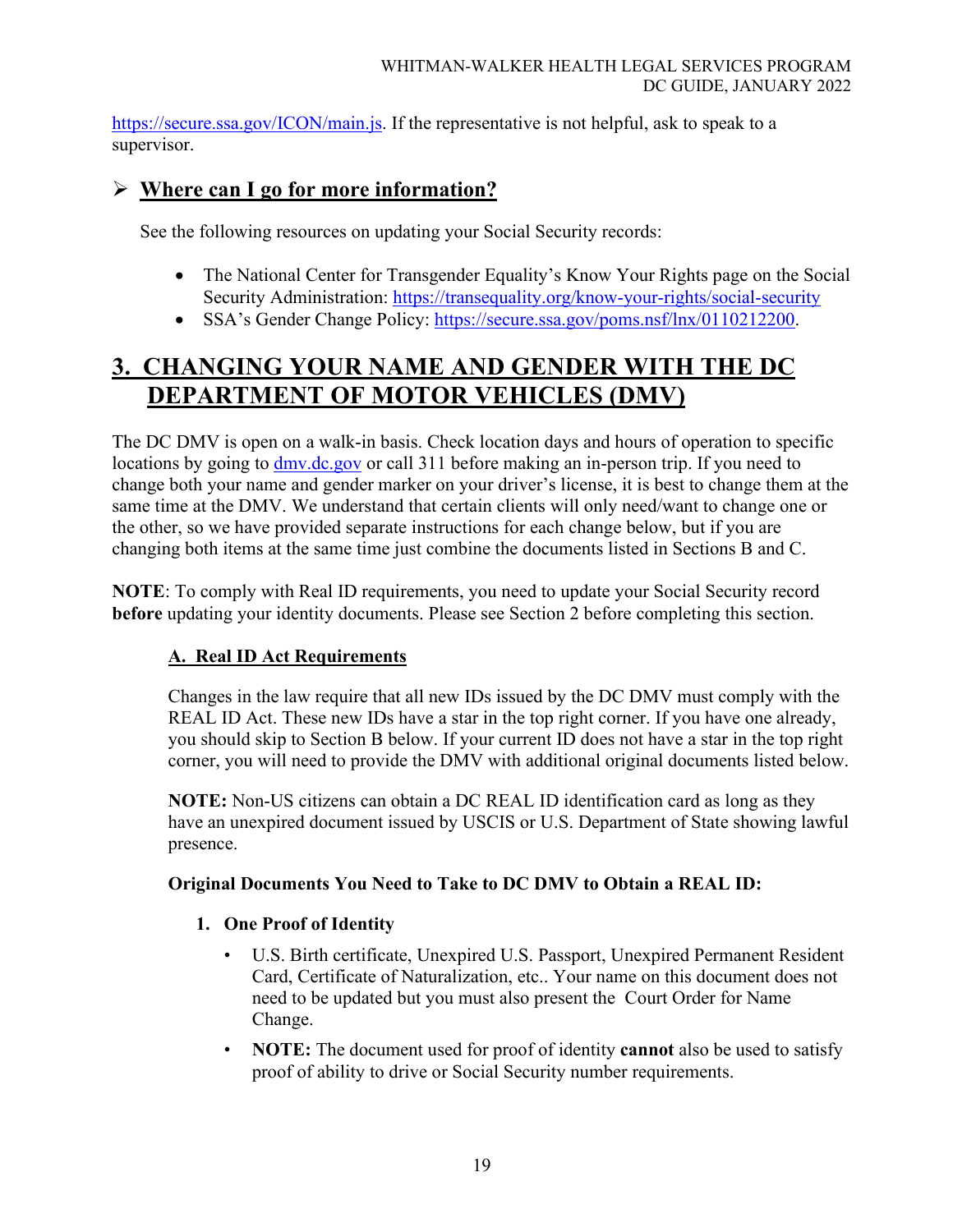• For a complete list of acceptable documents, go to: [https://dmv.dc.gov/node/1115566.](https://dmv.dc.gov/node/1115566)

### **2. Proof of Lawful Presence**

- Documentation showing United States citizenship or lawful presence as required by federal law. Lawful presence means that a person is legally living in the United States according to federal immigration laws.
- For a complete list of acceptable documents, go to: [https://dmv.dc.gov/node/1414691.](https://dmv.dc.gov/node/1414691)

### **3. Two Proofs of DC Residency**

- Utility/telephone bills (cellphone bill is accepted)/bank statement, etc., less than 60 days old, that display name and DC address.
- For a complete list of acceptable documents, go to: [https://dmv.dc.gov/node/1115502.](https://dmv.dc.gov/node/1115502)

### **4. One Proof of Valid Social Security Number**

• Your new Social Security card or SSA printout<sup>[3](#page-19-0)</sup> reflecting name change

### **5. One Proof of Ability to Drive (if applying for a Driver's License)**

- Valid DC license, out-of-state license not expired more than 90 days, etc.
- For a complete list of acceptable documents, go to: [https://dmv.dc.gov/node/1115487.](https://dmv.dc.gov/node/1115487)
- **6. Proof of Parental Approval** (if applicant is 16 or 17 years old) For forms, go to: [https://dmv.dc.gov/node/136072.](https://dmv.dc.gov/node/136072)

### **B. Changing Your Name with the DMV**

After you have changed your name with SSA, bring the following to the DMV:

- 1. Your current driver's license or ID card;
- 2. A certified copy of your court order for a name change; and
- 3. Your newly issued Social Security card reflecting your new name.

**NOTE:** To make corrections on your DC DMV REAL ID or Limited Purpose credential, you must bring original documents. DC DMV cannot accept photocopies or scanned documents.

<span id="page-19-0"></span><sup>&</sup>lt;sup>3</sup> The SSA office may provide you with a printout reflecting your name change. The DC DMV may or may not accept the SSA printout to change your name on your DC driver's license or ID card. We recommend that you wait for your updated Social Security card to arrive in the mail (approx. two weeks) before going to the DMV.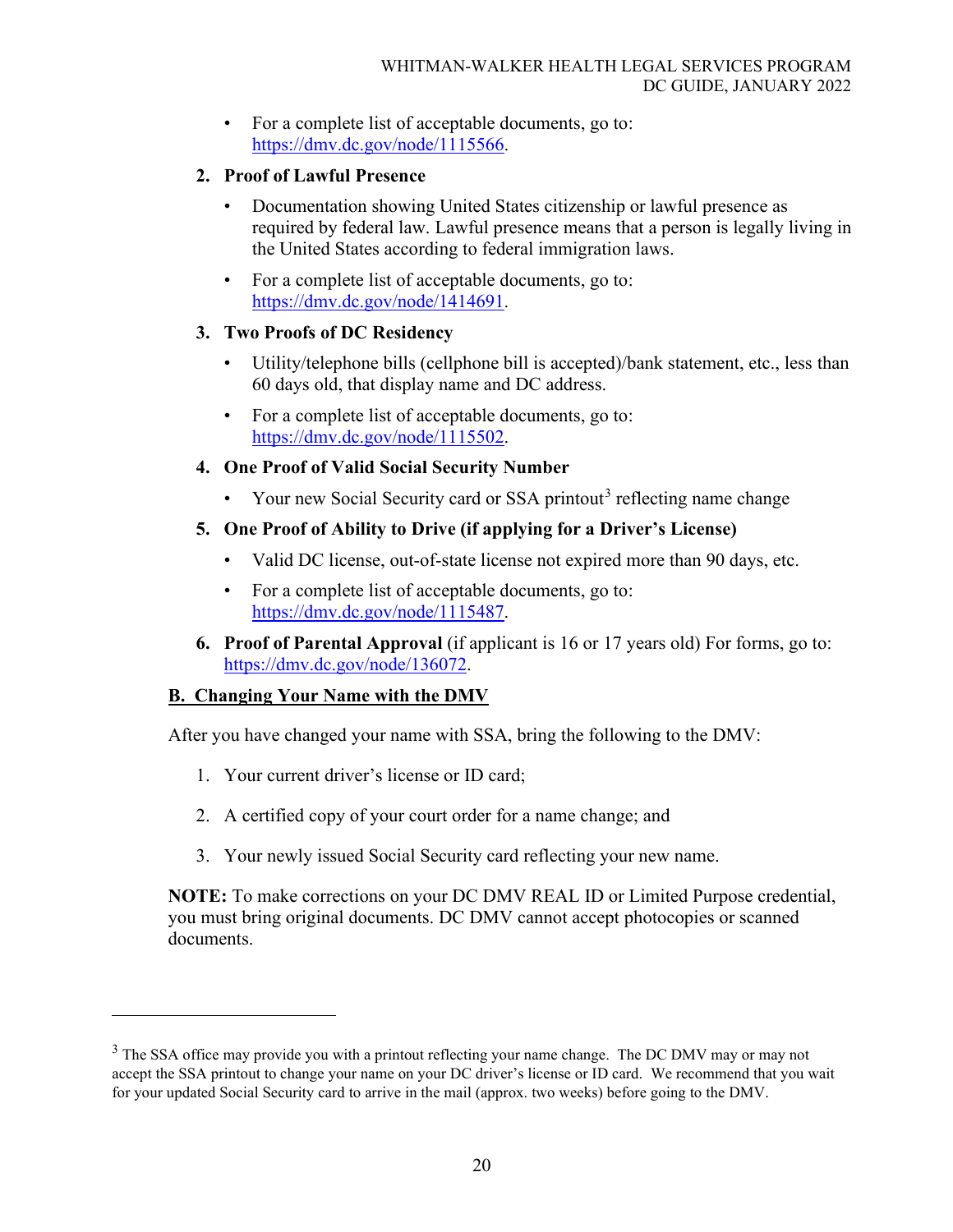The DMV will change your name and will mail your ID to the address you have on file (P.O. boxes are not accepted.) See Appendix B for a list of applicable fees.

### **C. Changing Your Gender Marker with the DMV**

Applicants establishing or requesting to change their gender designation on their driver's license or identification card must:

1. Submit a completed and signed Gender Designation Form.

a. Complete a Gender Self-Designation Form. Find the form here: [https://dmv.dc.gov/publication/gender-self-designation-form.](https://dmv.dc.gov/publication/gender-self-designation-form)

You must complete this form. The form does not need to be signed by a medical or social services professional, and no further evidence of your transition (such as medical records or a letter from a surgeon) is required.

The form is available in English, Spanish, Amharic, Chinese, French, Vietnamese, and Korean.

**NOTE:** The Gender Self-Designation form contains private medical information and will be kept confidential and protected under the provisions of the Driver Privacy Protection Act.

2. Take the completed form and the following items to a **DMV Service Center Manager** at the DMV:

a. Your current driver's license or ID card (which you must surrender);

b. If you do not have a Real ID driver's license or ID card, you will need to bring original versions of the Real ID required documents listed above<sup>[4](#page-20-0)</sup>; and

c. Cash, check, money order, or credit card to pay the fee for a new ID

**NOTE:** It is important to take these documents to a **DMV Service Center Manager** because not all DMV employees have undergone training on this procedure. Be prepared to take a new photograph for your new ID. The DMV will mail you your new ID with the new gender marker, so it is very important to have an up-to-date address on file; P.O. boxes are not accepted.

- 3. Pay applicable fees for a new or amended license; and
- 4. Have a new photograph taken.

<span id="page-20-0"></span><sup>&</sup>lt;sup>4</sup> If you are changing your address, you will also need to bring 2 forms of proof of the new address.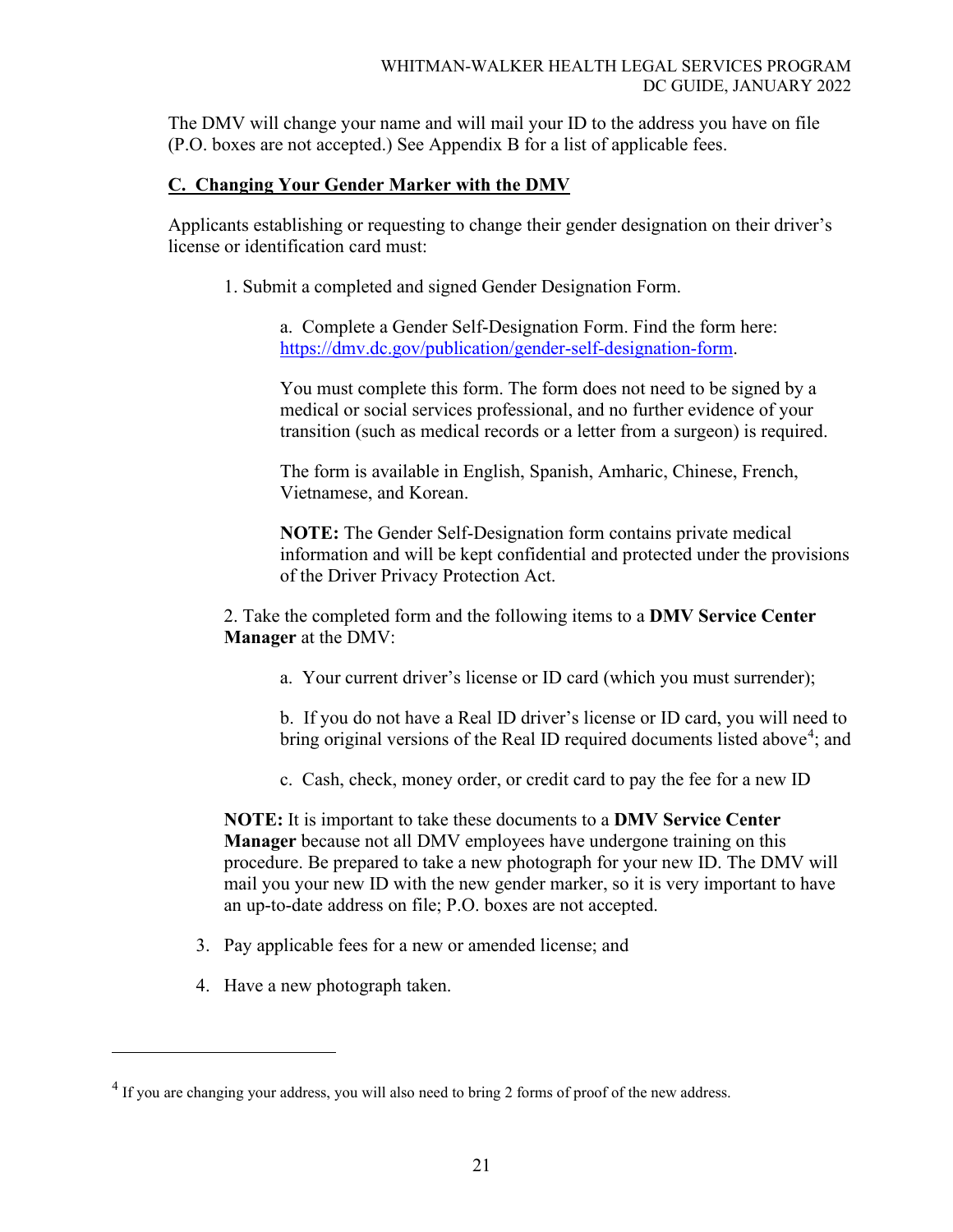# **Where can I go for more information?**

See the following resources on updating your Name and Gender Markers with the DMV:

• DC DMV Name Changes and Corrections Page: [https://dmv.dc.gov/page/name](https://dmv.dc.gov/page/name-changes-and-corrections)[changes-and-corrections](https://dmv.dc.gov/page/name-changes-and-corrections)

### **D. Limited Purpose IDs for People Without a Social Security Number**

### **1. What is a Limited Purpose Driver's License?**

The Limited Purpose driver's license, learner's permit, and ID card are official state-issued identification credentials for those who do not have a social security number or cannot establish legal presence in the U.S. The limited purpose driver's license and learner's permit allow you to legally drive but cannot be used for official federal purposes (such as boarding commercial airline flights, accessing federal buildings or purchasing firearms), and will be **marked** to reflect this requirement.

### **Eligibility Requirements:**[5](#page-21-0)

- You must have never been issued a Social Security number; or previously been issued a social security number but cannot establish legal presence in the United States at the time of application; or not be eligible for a Social Security number.
- You must be a DC resident for at least 6 months from the date of application.
- You must have no outstanding debts to the District of Columbia or unpaid fines for moving traffic violations in other jurisdictions.

### **2. Steps to Obtain Limited Purpose Identification Credentials:**

1. You Must Make an Appointment

While DC DMV no longer requires an appointment to visit one of its service centers to obtain a Limited Purpose driver license, an appointment is required by everyone to take the road skills test.

To make an appointment contact a DC DMV Service Center using the following link: [https://dmv.dc.gov/node/1089402.](https://dmv.dc.gov/node/1089402)

2. You Must Take the Knowledge Test and Road Skills Test

<span id="page-21-0"></span><sup>&</sup>lt;sup>5</sup> District of Columbia, Department of Motor Vehicles, [https://dmv.dc.gov/service/obtain-limited-purpose-driver](https://dmv.dc.gov/service/obtain-limited-purpose-driver-license)[license](https://dmv.dc.gov/service/obtain-limited-purpose-driver-license) (last visited October 1, 2021).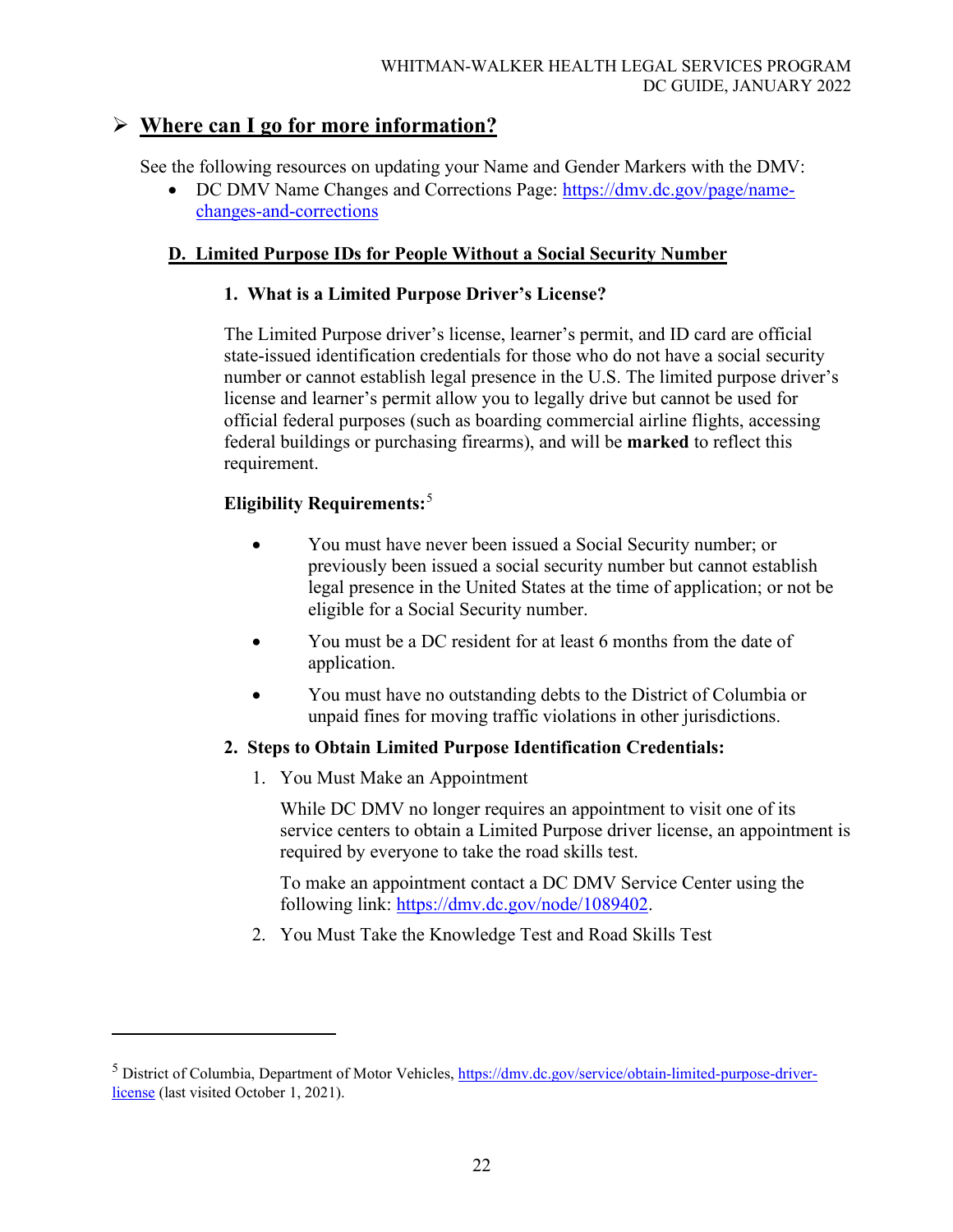Prior to your DMV appointment, be sure to study and review the Driver Manual because you will be required to take a knowledge test. If you fail the knowledge test, you will be required to make another appointment.

DC Driver's Manuals are available in English, Amharic, Chinese, French, Korean, Vietnamese, and Spanish. Manuals can be accessed through the following link: [https://dmv.dc.gov/node/1115302.](https://dmv.dc.gov/node/1115302)

3. You Must Bring the Following Documents

For complete list of acceptable documents see the required and acceptable identification documents for limited purpose credential applicants found here: [http://dmv.dc.gov/page/limited-purpose-credential-required-and](http://dmv.dc.gov/page/limited-purpose-credential-required-and-acceptable-documents)[acceptable-documents.](http://dmv.dc.gov/page/limited-purpose-credential-required-and-acceptable-documents)

• **Proof of Identity and Age:** showing name and date of birth. For a complete list of acceptable documents, go to: [https://dmv.dc.gov/node/1115407.](https://dmv.dc.gov/node/1115407)

**NOTE:** Must be at least 16 years old. **NOTE:** You cannot use the same document as proof of ability to drive AND a proof of identity. You will need separate documents for each proof.

- **Proof of Current DC Residency:** You must provide **2** of the documents listed (utility bill, telephone bill, deed, mortgage or settlement agreement, etc.) that are not from the same business, company, or agency in which the address matches exactly on both documents. For a complete list of acceptable documents, go to: [https://dmv.dc.gov/node/1115502.](https://dmv.dc.gov/node/1115502)
- **Proof of 6-Month DC Residency:** You must fill out the 6- Month DC Residency Certification form available in English, Spanish, Amharic, Chinese, French, Vietnamese, and Korean. The form can be accessed using the following link: [https://dmv.dc.gov/node/811382.](https://dmv.dc.gov/node/811382) You must provide **2** of the documents listed (utility bill, telephone bill, deed, mortgage or settlement agreement, etc.) that are not from the same business, company, or agency in which the address matches exactly on both documents. For a complete list of acceptable documents, go to: [https://dmv.dc.gov/node/1115362.](https://dmv.dc.gov/node/1115362)
- **Proof of Social Security Ineligibility**: You must fill out of the Social Security Declaration Form available in English, Spanish, Amharic, Chinese, French, Vietnamese, and Korean. The form can be accessed using the following link: [https://dmv.dc.gov/node/811392.](https://dmv.dc.gov/node/811392)
- **Driver's License Application Form** (or Non-Driver ID Application Form)
- **Proof of Parental Approval**: If you are 16 or 17 years old your parents must fill out the Parental Consent Form to Obtain a Learner Permit Form available in English, Spanish, Amharic,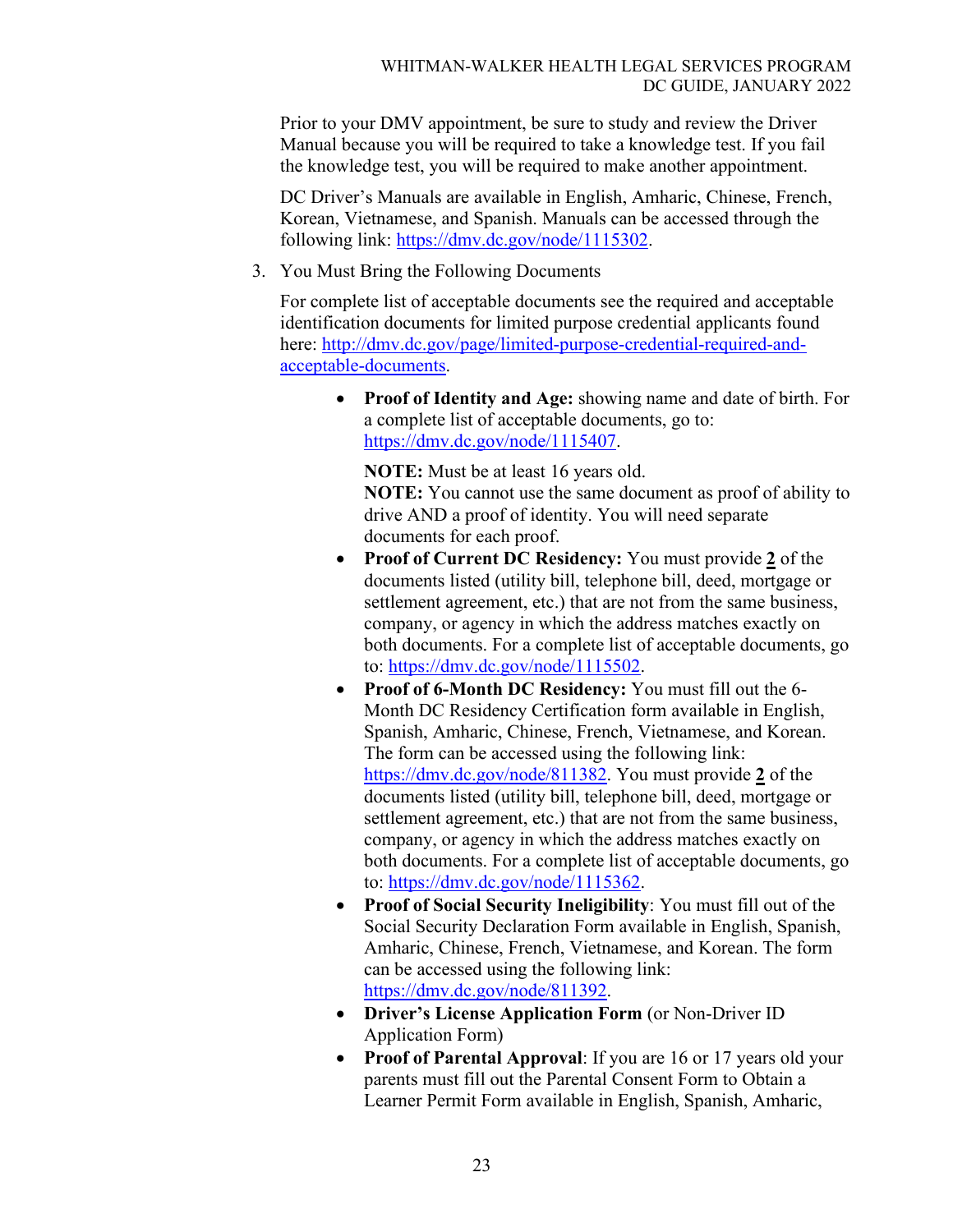### WHITMAN-WALKER HEALTH LEGAL SERVICES PROGRAM DC GUIDE, JANUARY 2022

Chinese, French, Vietnamese, Korean. The form can be accessed using the following link: [https://dmv.dc.gov/publication/parental-consent-form-obtain](https://dmv.dc.gov/publication/parental-consent-form-obtain-learner-permit-or-identification-card)[learner-permit-or-identification-card.](https://dmv.dc.gov/publication/parental-consent-form-obtain-learner-permit-or-identification-card)

- 4. At the DMV, You Will:
	- Provide the required documents.
	- Take and pass a vision screening (driver's license/learner's permits only). For more information, go to: [https://dmv.dc.gov/node/1119377.](https://dmv.dc.gov/node/1119377)
	- Take and pass knowledge test and road skills test (driver's license/learner's permit only). For more information, including an online practice knowledge test, go to: [https://dmv.dc.gov/node/1119296.](https://dmv.dc.gov/node/1119296)
	- Take a digital photograph: DC law and policy requires a fullfrontal digital photo that shows either the ears or up to the hairline without exposing the hair.
	- Pay the appropriate fees. DMV accepts payments in the form of cash, check, money order, or credit card (VISA, MasterCard, American Express and Discover). For fee schedule, click here: [https://dmv.dc.gov/node/185742.](https://dmv.dc.gov/node/185742)

**NOTE:** No cash is accepted at the Deanwood Road Test/CDL Office or the CDL test facility.

• DC DMV will issue you a temporary DC DMV driver license after you have completed the process and paid the fees. The temporary license will be valid for 45 calendar days. Your actual license will be mailed to you within 10 calendar days. You can check the mailing status of your license, here: [https://dc.dmv](https://dc.dmv-portal.com/home)[portal.com/home.](https://dc.dmv-portal.com/home)

**NOTE:** DC DMV does not mail licenses to PO Box.

# **Where can I go for more information?**

See the following resources on updating your Limited Purpose ID:

- DC DMV Credential FAQ's:<https://dmv.dc.gov/node/1120167>
- DC DMV Website Step by Step Process: [https://dmv.dc.gov/service/obtain-limited](https://dmv.dc.gov/service/obtain-limited-purpose-driver-license)[purpose-driver-license](https://dmv.dc.gov/service/obtain-limited-purpose-driver-license)

# **4. CHANGING NAME & GENDER ON A BIRTH CERTIFICATE**

### **A. Birth Certificate Issued in a State Other than D.C.**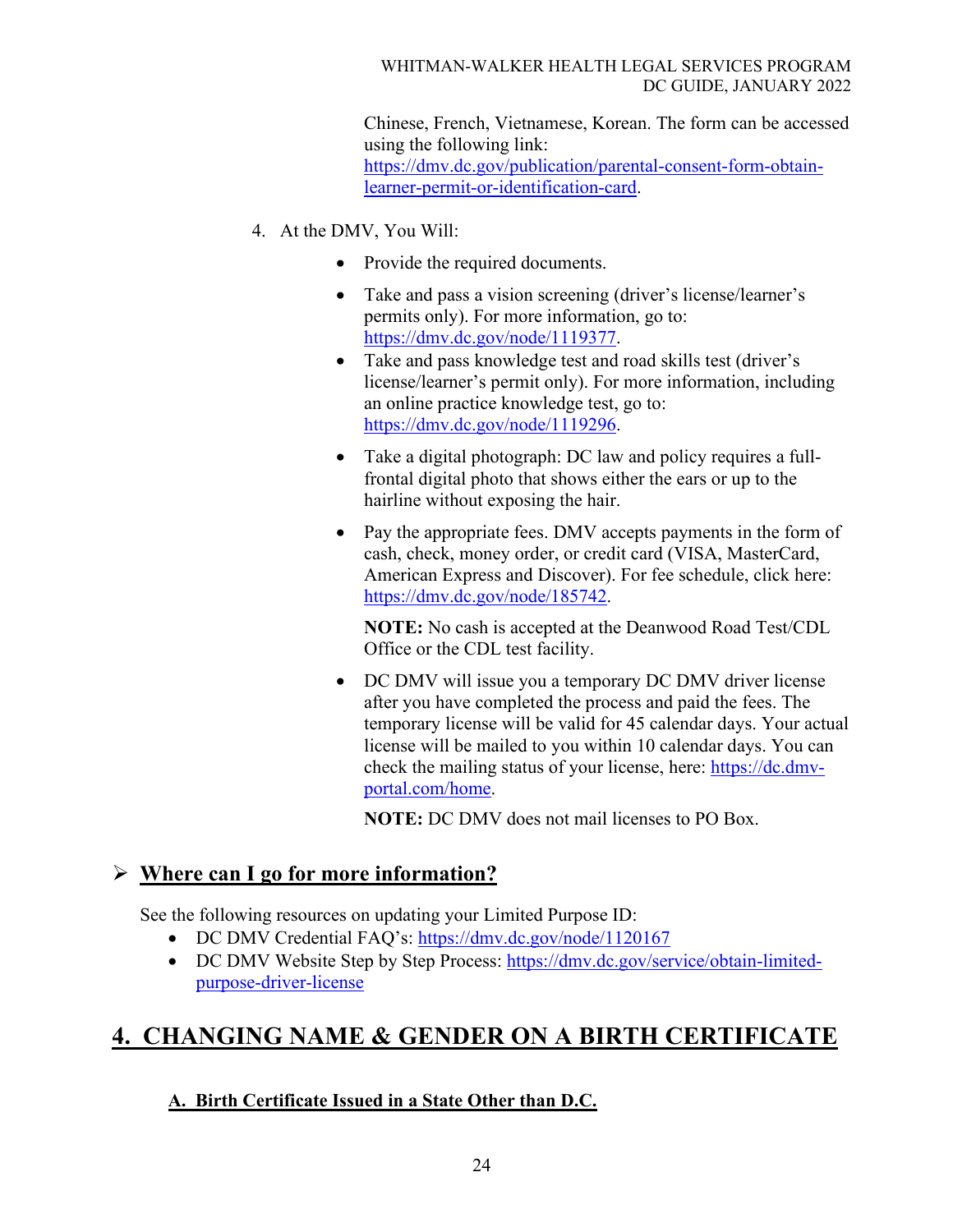**Name Change:** Most states will allow you to change the name on the birth certificate upon presentation of a court order recognizing the name change. Some states will issue new birth certificates while others will issue an "amended" birth certificate which reflects the old and new names. Note that some states will **not** accept a court order from another state to change one's name (e.g., Louisiana which requires the client to file for a name change in Louisiana regardless of where you live now).

**Gender Change:** Most, but not all, states will allow you to change the gender marker on the birth certificate upon presentation of a court order recognizing the gender change. Some states will issue new birth certificates while others will issue an "amended" birth certificate which reflects the previous and updated gender markers. Tennessee will **not** change the gender marker on a birth certificate.

### **B. Birth Certificates Issued in D.C.**

Amendments to vital records may be requested in person or through mail remote order services.

**Name Change:** To request an amendment, you must:

- 1. Download and complete the Birth Amendment Application (by court order) application form. The form can be accessed here: [https://dchealth.dc.gov/sites/default/files/dc/sites/doh/page\\_content/attachments/Bir](https://dchealth.dc.gov/sites/default/files/dc/sites/doh/page_content/attachments/Birth%20Amendment%20with%20court%20order_0.pdf) [th%20Amendment%20with%20court%20order\\_0.pdf.](https://dchealth.dc.gov/sites/default/files/dc/sites/doh/page_content/attachments/Birth%20Amendment%20with%20court%20order_0.pdf)
- 2. Have your signature authenticated by a notary republic. DC Health offers an on-site notary service.
- 3. Prepare payment. See fee schedule here: [https://dchealth.dc.gov/sites/default/files/dc/sites/doh/publication/attachments/Fee](https://dchealth.dc.gov/sites/default/files/dc/sites/doh/publication/attachments/Fee%20Schedule.pdf) [%20Schedule.pdf.](https://dchealth.dc.gov/sites/default/files/dc/sites/doh/publication/attachments/Fee%20Schedule.pdf)
- 4. Provide a certified legal name change court order that reflects the history of the changes to name on the certificate requested.
- 5. Provide one form of primary photo identification plus two forms of additional identification. For full list of approved Identity Verification Requirements follow this link:

[https://dchealth.dc.gov/sites/default/files/dc/sites/doh/page\\_content/attachments/Re](https://dchealth.dc.gov/sites/default/files/dc/sites/doh/page_content/attachments/Remote%20Identity%20Guidelines%20Information%20Sheet_0.pdf) [mote%20Identity%20Guidelines%20Information%20Sheet\\_0.pdf.](https://dchealth.dc.gov/sites/default/files/dc/sites/doh/page_content/attachments/Remote%20Identity%20Guidelines%20Information%20Sheet_0.pdf)

**NOTE:** A photocopy or electronic image will be accepted in place of many of the actual id/documents. Pay special attention to the Identity Verification Requirements.

6. Mail in copies of the required remote amendment identity documents and supporting documents to the DC Health Vital Records Division, Customer Service and Certification Operations Unit 899 N. Capitol Street NE, 1<sup>st</sup> Floor, Washington, DC 20002.

**NOTE:** You may also present these in-person to the Registrar of Vital Records at 899 North Capitol Street, NE, Washington, DC 20002. Walk-up services are available, but DC Vital Records Department recommends scheduling an appointment: [https://dchealth.dc.gov/vital-records.](https://dchealth.dc.gov/vital-records)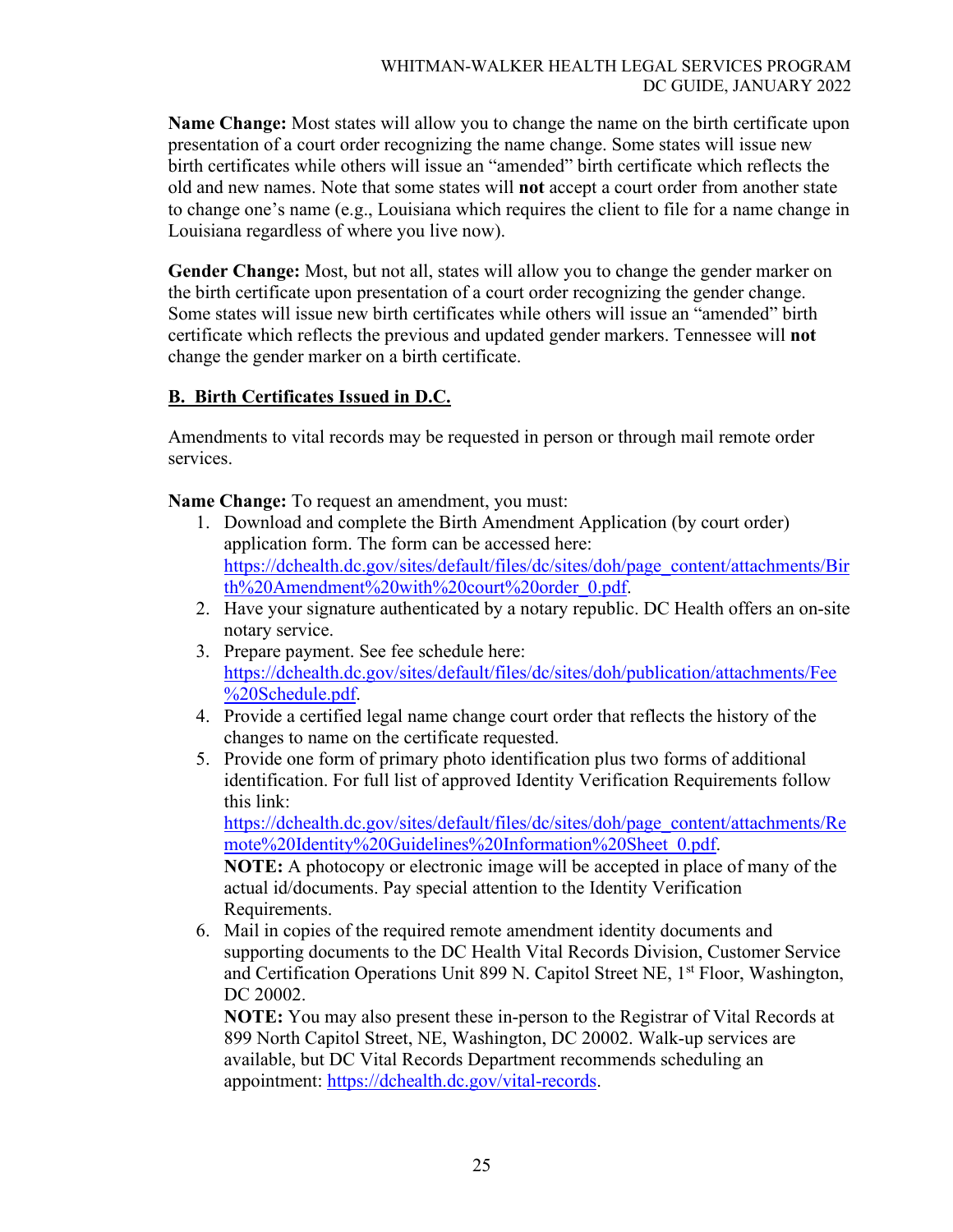**Gender Change:** If you were born in D.C. and wish to amend your birth certificate to reflect your gender, you can mail or hand-deliver the following documents to the Registrar of Vital Records. The process takes approximately three business days; there is no surgery requirement.

In order to apply for an updated gender marker (and name, if applicable) on your DC birth certificate, you must:

- 1. Completed and signed Birth Certificate Gender Designation Application Form, signed by the applicant. Address on the application should be the address where you want your certificate mailed. Access the Birth Certificate Gender Designation Application Form on page 2, here: [https://dchealth.dc.gov/sites/default/files/dc/sites/doh/page\\_content/attachments/Ge](https://dchealth.dc.gov/sites/default/files/dc/sites/doh/page_content/attachments/Gender%20Designation%20Application_0.pdf) [nder%20Designation%20Application\\_0.pdf.](https://dchealth.dc.gov/sites/default/files/dc/sites/doh/page_content/attachments/Gender%20Designation%20Application_0.pdf) **NOTE:** Must be signed in front of a Notary Public. DC Health offers on-site notary services.
- 2. Completed and signed Statement of Licensed Healthcare Provider Certifying the Applicant's Gender Designation, signed by your healthcare provider. Access the Statement of Licensed Healthcare Provider on page 3, here: [https://dchealth.dc.gov/sites/default/files/dc/sites/doh/page\\_content/attachments/Ge](https://dchealth.dc.gov/sites/default/files/dc/sites/doh/page_content/attachments/Gender%20Designation%20Application_0.pdf) [nder%20Designation%20Application\\_0.pdf.](https://dchealth.dc.gov/sites/default/files/dc/sites/doh/page_content/attachments/Gender%20Designation%20Application_0.pdf) All medical provider signatures must be originals.

**NOTE:** The application form and certification from a healthcare provider are the only documentation of gender change required; no additional medical information will be requested.

- 3. Provide a photocopy of your photo ID: driver's license, passport, or other government issued identification card that reflects a good likeness and satisfactorily identifies the applicant.
- 4. Provide an original or certified copy of the Court Order for a Name Change, if applicable.

**NOTE:** If you are not also requesting a name change this is not needed.

5. Payment of \$51 which includes amending the birth record  $(\$28) + (1)$  certified copy of the birth certificate (\$23). Mail to: Department of Health, Vital Records Division, First Floor, 899 North Capitol St. NE, Washington, DC 20002.

**NOTE:** You may also present these in-person to the Registrar of Vital Records at 899 North Capitol Street, NE, Washington, DC 20002. Walk-up services are available, but DC Vital Records Department recommends scheduling an appointment: [https://dchealth.dc.gov/vital-records.](https://dchealth.dc.gov/vital-records)

# **5. CHANGING YOUR NAME AND/OR GENDER MARKER ON YOUR U.S. PASSPORT**

# **When should I apply to update my name and/or gender marker on my passport?**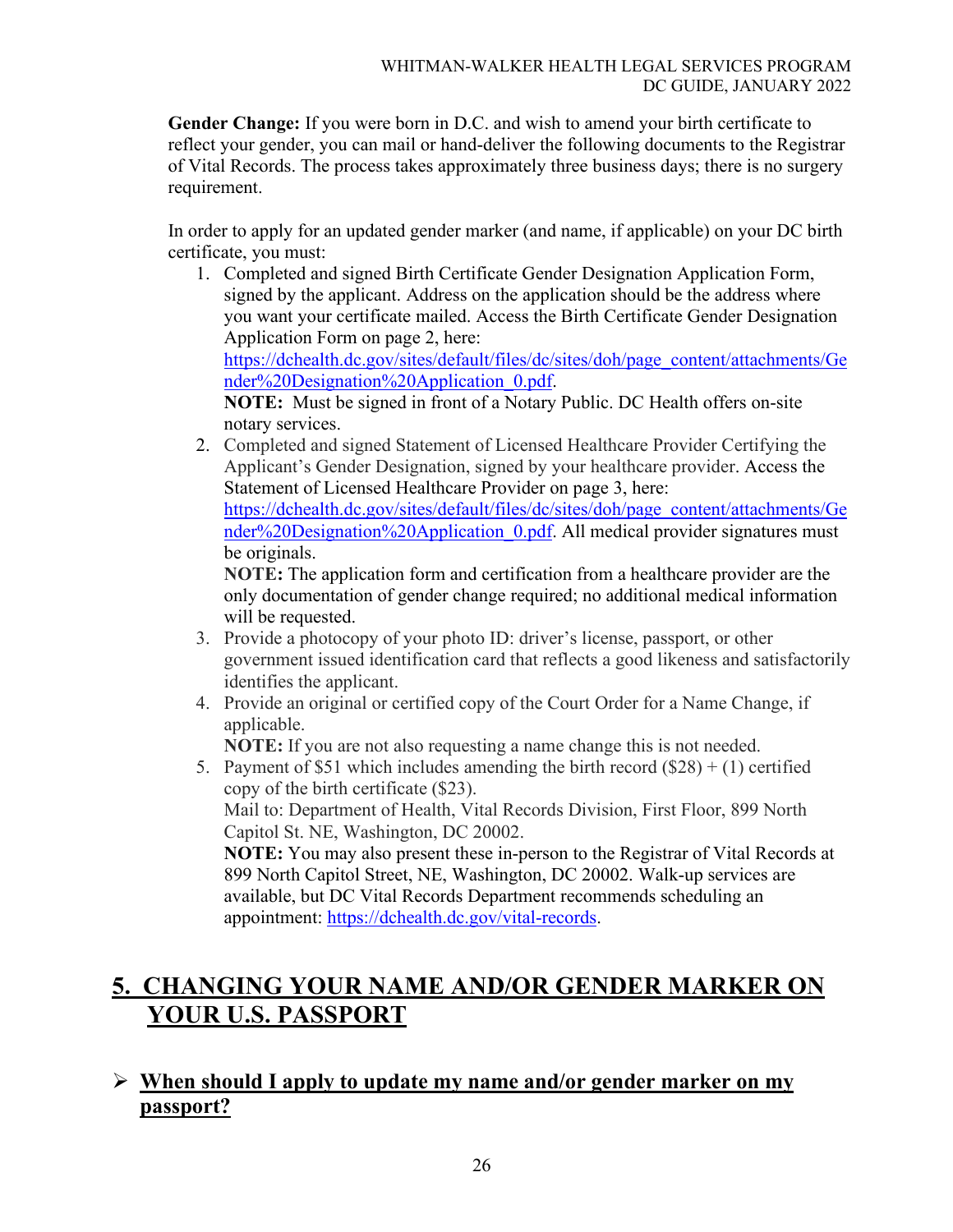You can apply for or update your U.S. passport at any stage in the name change/gender marker update process once you have your Court Order for Name Change. If you have plans for international travel, you should prioritize this document update.

If you are a U.S. citizen and do not have a passport, you may still want to apply for a passport even if you do not plan to travel internationally. Your U.S. passport can serve as a proof of U.S. citizenship and can be an alternative to presenting a birth certificate in order to demonstrate your U.S. citizenship.

# **What gender markers can I choose from?**

Currently, the State Department only allows you to choose either an "F" (female) or an "M" (male) gender marker. However, the State Department is working to add a gender marker for non-binary, intersex, and gender non-conforming persons. Although there is currently no nonbinary "X" option, you have the ability to choose an "X" for your D.C. driver's license or state ID. See section 3 for more details on obtaining an "X" gender marker on your license and how it would impact the rest of your identification documents.

### **How do I update my passport?**

The process of updating your passport will vary depending on whether you are:

- renewing your existing passport to show the name change only, **or**
- updating both your name **and** gender marker, whether on your existing passport or applying for the first time.

The sections below will describe the processes required for each situation.

# **How do I update my legal name only (no gender marker update) on my existing valid passport?**

When you already have a valid Passport, you may submit by mail a Passport Renewal Application (DS-82 form) and supporting documents to change your legal name to National Passport Processing Center, PO Box 90155, Philadelphia, PA 19190-0155. You will need to mail in the following:

- **a.** Passport Renewal Application (Form DS-82: [https://eforms.state.gov/Forms/ds82.pdf\)](https://eforms.state.gov/Forms/ds82.pdf);
- **b.** Your most recent passport;
- **c.** A recent passport photo 2x2 inches in size (you can have passport photos prepared at most pharmacy chains, Fedex, and post offices);
- **d.** Order for Name Change (certified copy); and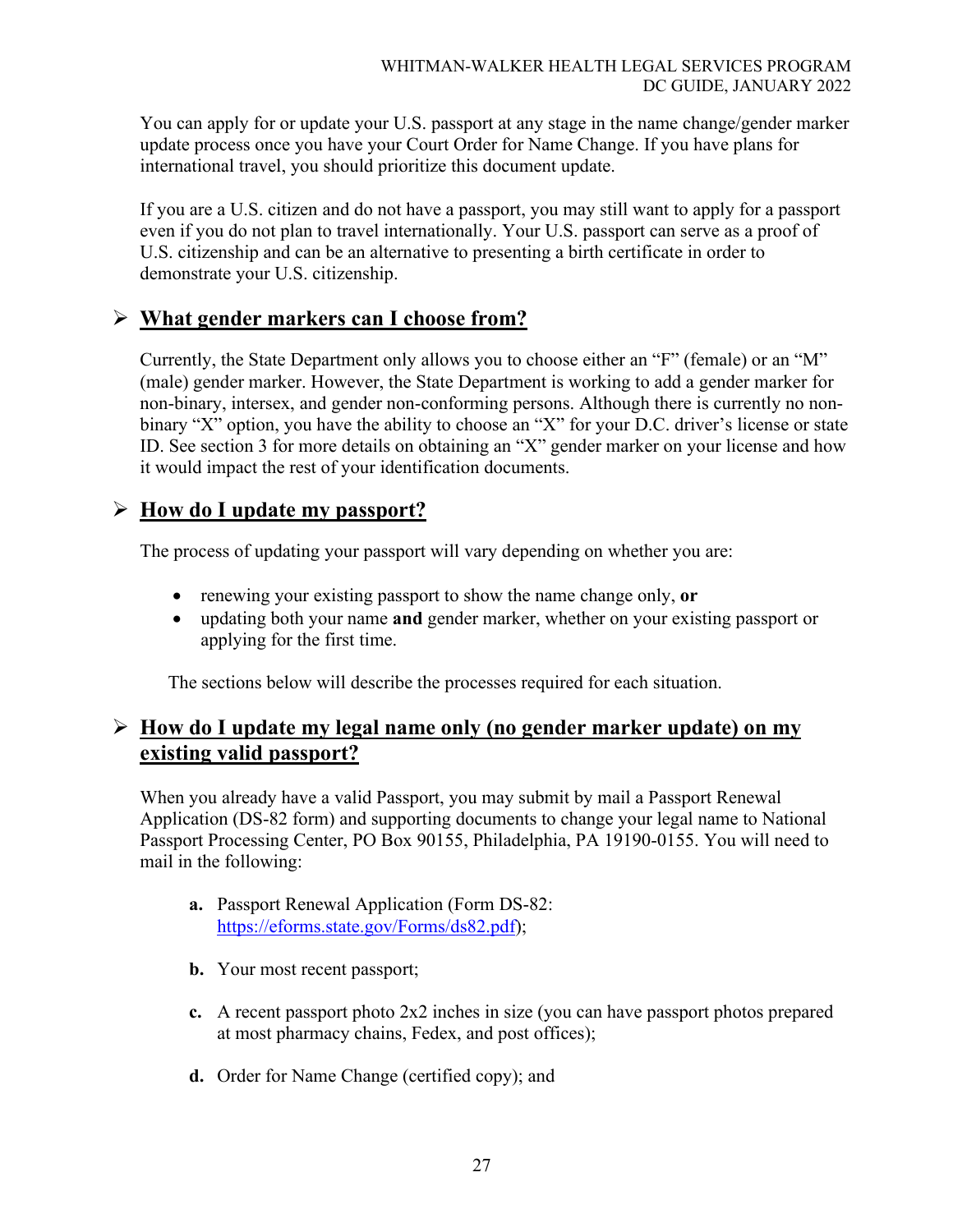**e.** Fees: \$110 for a passport book (and/or \$30 for a passport card) and a \$35 execution fee payable by check or money order to the "U.S. Department of State" (see more at: [https://travel.state.gov/content/travel/en/passports/requirements/fees.html\)](https://travel.state.gov/content/travel/en/passports/requirements/fees.html).

# **How do I update my gender marker (both name & gender marker or gender marker update only)?**

In order to update your gender marker (in addition to updating your name or if you are updating gender marker only), your case will be processed as a first-time passport applicant. This means that you need to submit an initial passport application (DS-11 form) in person at a Passport Acceptance Facility, even if you already have a passport. To find the closest facility to you, please search online at [http://iafdb.travel.state.gov](http://iafdb.travel.state.gov/) or call the National Passport Information Center at (877) 487-2778.

You will need to bring with you the following documents:

- **a.** Application for a U.S. Passport, also known as Form DS-11 [\(https://eforms.state.gov/Forms/ds11.PDF\)](https://eforms.state.gov/Forms/ds11.PDF). On the form, check the correct (preferred) gender marker;
- **b.** Current ID that includes a signature and photograph;
- **c.** One recent passport photo that is passport (2x2 inches) size;
- **d.** Certified copy of a court Order for Name Change (if you are also changing the name on your passport);
- **e.** Proof of U.S. Citizenship, which can be either your current U.S. passport, an original or certified copy of your Birth Certificate, a Certificate of Naturalization, or a Consular Report of Birth Abroad;

**NOTE:** Do not be alarmed that the Acceptance Facility will keep the original. The original proof of U.S. citizenship is submitted with your application but will be mailed back to you within approximately 4-6 weeks (may vary depending on current processing times) in a separate mailing from your new passport.

- **f.** Fees: \$110 for a passport book (and/or \$30 for a passport card) payable by check or money order to the "U.S. Department of State" (see more at: [https://travel.state.gov/content/travel/en/passports/requirements/fees.html\)](https://travel.state.gov/content/travel/en/passports/requirements/fees.html), **and** a \$35 execution fee payable to the Acceptance Facility (some of them, especially U.S. Post Offices will accept the execution fee via credit/debit card as well).
- **g.** As of July 2021, the State Department allows self-selection of gender markers. This means you do not need a letter from a medical provider to update your gender marker. Information about this rule is available here: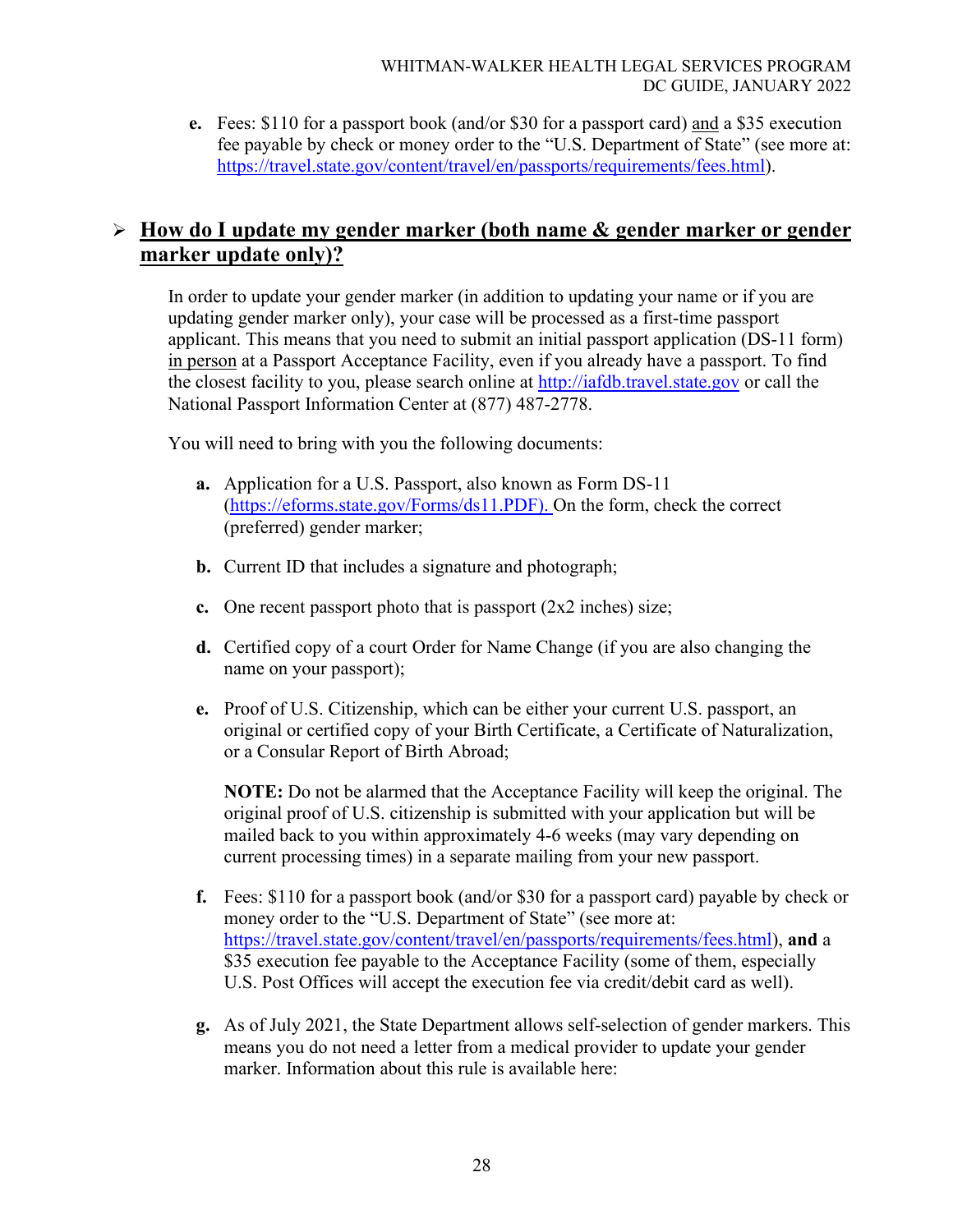https://travel.state.gov/content/travel/en/passports/need-passport/selecting-yourgender-marker.html.

# **How long will the process take?**

Processing times for all passport services are typically between 4 - 6 weeks but can take longer depending on current processing times. If you need a passport in less time, you can pay an additional fee for expedited service; you can find more information at [https://travel.state.gov/content/travel/en/passports/apply-renew-passport/hurry.html.](https://travel.state.gov/content/travel/en/passports/apply-renew-passport/hurry.html)

To check on the status of your application, you can call the National Passport Information Center at (877) 487-2778 or (888) 874-7793 (TTY).

# **Where can I find more information?**

For more detailed information on how to change your name or gender marker on your passport, please see the U.S. Department of State's "Gender Designation Change" page [\(https://travel.state.gov/content/passports/en/passports/information/gender.html\)](https://travel.state.gov/content/passports/en/passports/information/gender.html) or the National Center for Transgender Equality's "Know Your Rights- Passports" guidance [\(http://www.transequality.org/know-your-rights/passports\)](http://www.transequality.org/know-your-rights/passports).

# **6. CHANGING YOUR NAME AND/OR GENDER MARKER WITH THE UNITED STATES CITIZENSHIP AND IMMIGRATION SERVICES**

If you are a foreign-born individual who intends to apply for legal status with U.S. Citizenship and Immigration Services, has already applied for legal status with Citizenship and Immigration Services, or who has already been granted some form of legal status in the United States, Whitman-Walker Health may be able to help you obtain immigration documents such as green cards, work authorization cards, or naturalization certificates that match your changed name and/or gender. This section does not apply to U.S. citizens who were born in the U.S., but it does apply to foreign-born persons who have been naturalized.

If this section applies to you, please contact the Whitman-Walker Legal Services Program at (202) 939-7630 for further information.

# **7. CHANGING YOUR NAME AND/OR GENDER MARKER WITH OTHER ENTITIES (SELECTIVE SERVICE, INSURANCE, AND CREDITORS)**

As part of your name and/or gender marker change process, you may be required or want to update your name and/or gender marker with other entities. These include:

### **A. The Selective Service**

While you do not need to notify the Selective Service of a change in gender, you are obligated to inform them of a change in name. To notify the Selective Service of your name change you must fill out Form SSS 2 (technically a change of address form),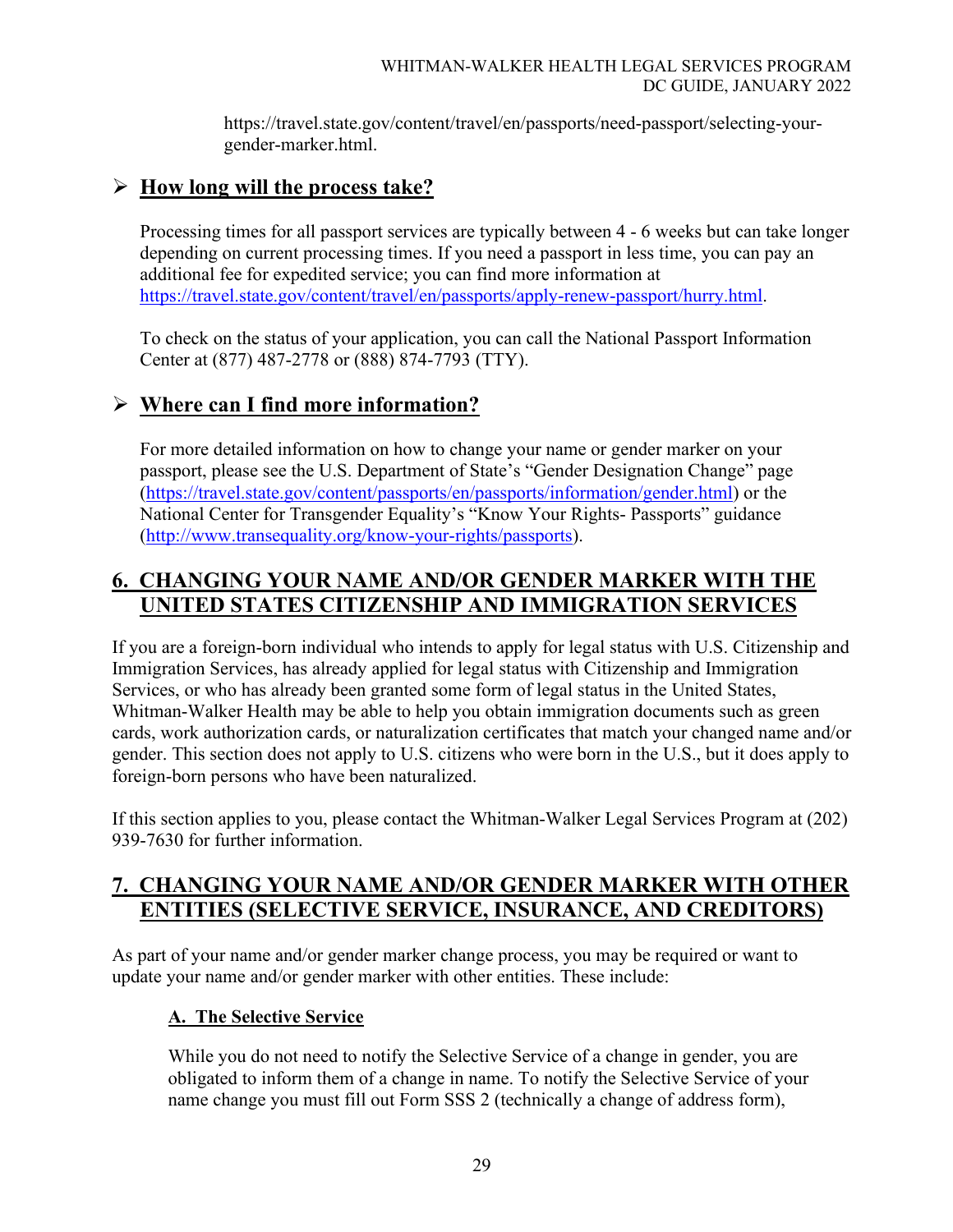available at your local post office. You must attach a certified copy of the court order changing your name.

### **People Assigned Female at Birth:**

If you were assigned female at birth, you do not have to register with the Selective Service, even if you have had gender-affirming surgery or changed your legal gender marker. However, if you are applying for federal financial aid, grants, loans, or other benefits as a male, you may be asked to provide proof that you are exempt from the Selective Service. To obtain such proof, you should request a Status Information Letter (SIL) from the Selective Service.

To request a SIL that shows you are exempt, you can either download a SIL request form from the Selective Service website

[\(https://www.sss.gov/Portals/0/PDFs/Status.pdf\)](https://www.sss.gov/Portals/0/PDFs/Status.pdf) or call them at 1-888-655-1825. The SIL request form requires female to male individuals to identify as such and attach a copy of a birth certificate showing the birth-assigned sex. If the sex on your birth certificate has been changed, attach any documentation you have to that affect. This service is free and the exemption letter you will receive does not specify why you are exempt so it will not force you to "out" yourself in any other application process. Once you receive your SIL, keep it in your files.

### **People Assigned Male at Birth:**

If you were assigned male at birth, you must register for the Selective Service if you are between the ages of 18 and 26, even if you have had gender-affirming surgery or changed your legal gender marker. You may register online at <https://www.sss.gov/register/> or you may complete and mail a "mail-back" registration form available at any post office. In the unlikely event that the draft resumes and you receive an order to report for examination or induction, you may file a claim for exemption from service.

### **B. Health Insurance, Medical Providers, and Pharmacy**

Once you have updated your name and/or gender marker on your Social Security card and driver's license/ID, you should also update your name and/or gender marker with your insurance. It is important to update your insurance record before you update your information with your doctor's office and pharmacy.

When providers and pharmacies submit claims to your insurance, everything (name and/or gender marker) must match. If there's a mismatch, your insurance may get confused and deny coverage for medical services or medications. In order to avoid claim denials, update your insurance information first, ask for an updated insurance card, and then change your name and/or gender marker with medical providers and pharmacies.

The following table has helpful information on how to update your insurance record based on the type of insurance you have. Here are the general steps: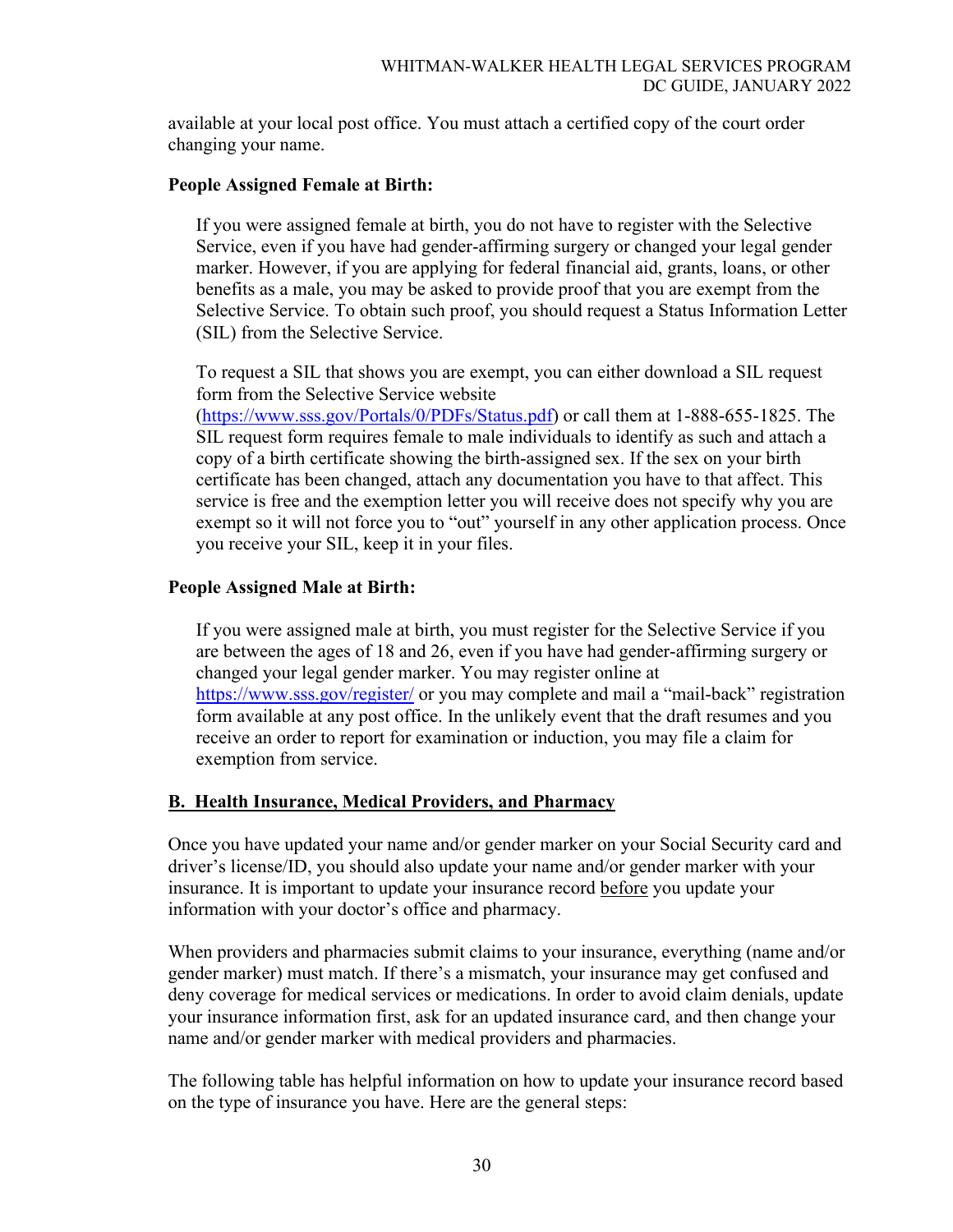- **1.** Update your name and/or gender marker with your insurance by sending them:
	- **a.** A copy of your Name Change Court Order,
	- **b.** A copy of your updated driver's license/ID, **and**
	- **c.** A copy of your updated Social Security card (not every insurance will ask for this).
- **2.** Ask your insurance to send you an updated insurance card with the correct information.
- 3. Show your updated insurance card and driver's license/ID to all your medical providers and pharmacies.

### **If you are a WWH patient and you have already updated your insurance record:**

- Please show your updated insurance card and name change court order or updated driver's license/ID, if available, to Client Services in order to update your medical records.
- Separately, please show your updated insurance card and updated driver's license/ID to the WWH Pharmacy to update your pharmacy record as well.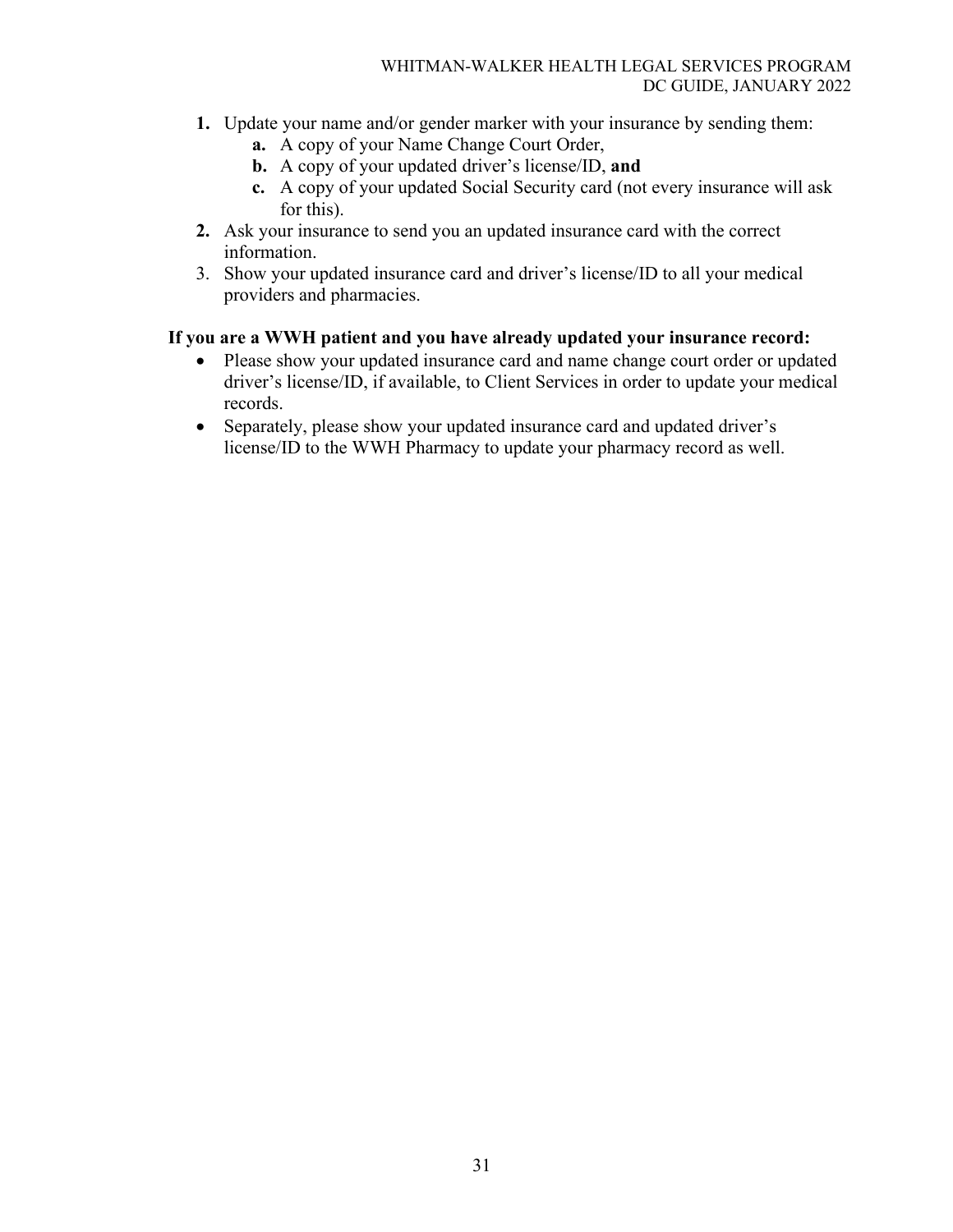### WHITMAN-WALKER HEALTH LEGAL SERVICES PROGRAM DC GUIDE, JANUARY 2022

| If you have                      | This is how you update your records                                                                                                                                                                                                                                                                                                                                                                                                                                                                                                                                                                   |                                                                                                                                |                                                                                                                                                           |  |  |
|----------------------------------|-------------------------------------------------------------------------------------------------------------------------------------------------------------------------------------------------------------------------------------------------------------------------------------------------------------------------------------------------------------------------------------------------------------------------------------------------------------------------------------------------------------------------------------------------------------------------------------------------------|--------------------------------------------------------------------------------------------------------------------------------|-----------------------------------------------------------------------------------------------------------------------------------------------------------|--|--|
| DC Medicaid                      | Submit your Name Change Court Order and updated driver's license/ID to the DC Economic<br>Security Administration (ESA)'s Change Center. Please ask for an updated card to be mailed to you.<br>WWH's Public Benefits and Insurance Navigation (PBIN) department can help you submit your<br>documents to the ESA Change Center and request a new card to be mailed to you.                                                                                                                                                                                                                           |                                                                                                                                |                                                                                                                                                           |  |  |
| MD Medicaid                      | Upload your Name Change Court Order, updated driver's license/ID, and updated Social Security<br>card to your Maryland Health Connections account. Once uploaded, call MD Health Connections at<br>1-855-642-8572 to confirm the update and to request a new card.<br>If you run into issues, you can also visit your local Department of Social Services and present your<br>Name Change Court Order and updated driver's license/ID.                                                                                                                                                                |                                                                                                                                |                                                                                                                                                           |  |  |
| VA Medicaid                      | You can update your information by contacting Cover Virginia at 1-855-242-8282, by logging in to<br>your account on https://www.coverva.org, or by visiting your local Department of Social Services.<br>If the update is requested over the phone, you will need to mail in copies of supporting documents<br>(Name Change Court Order and updated driver's license/ID).                                                                                                                                                                                                                             |                                                                                                                                |                                                                                                                                                           |  |  |
| Medicare                         | By updating your record with the Social Security Administration, your Medicare information is<br>automatically updated as well. Please request an updated Medicare card by logging in to your<br>MyMedicare account (www.mymedicare.gov/) or by calling 1-800-772-1213.<br>To update your prescription (Part D) plan card, please contact your plan directly.                                                                                                                                                                                                                                         |                                                                                                                                |                                                                                                                                                           |  |  |
| Insurance<br>through<br>Employer | Please contact your Human Resources or Benefits Department to ask about the update procedure.<br>Your HR or Benefits Department may refer you to make the update directly with your insurance.                                                                                                                                                                                                                                                                                                                                                                                                        |                                                                                                                                |                                                                                                                                                           |  |  |
| Insurance<br>through             | Please call or log in to your account with the insurance marketplace where you purchased your<br>insurance plan (DC Health Link, MD Health Connection, or Healthcare.gov). You will need to<br>upload or mail/email/fax in your Name Change Court Order and your updated driver's license/ID.<br>You may also need to submit a copy of your updated Social Security card.<br>Once the marketplace changed your information, please contact your insurance carrier (i.e. United<br>Health Care, Aetna, BCBS, etc.) to confirm that they have accurate information and ask for a new<br>insurance card. |                                                                                                                                |                                                                                                                                                           |  |  |
| Marketplace                      | DC Health Link:                                                                                                                                                                                                                                                                                                                                                                                                                                                                                                                                                                                       | MD Health Connection:                                                                                                          | Healthcare.gov                                                                                                                                            |  |  |
|                                  | Phone: 1-855-532-5465<br>Fax: 202-478-1322<br>E-mail:<br>info@dchealthlink.com                                                                                                                                                                                                                                                                                                                                                                                                                                                                                                                        | Phone: 1-855-642-8572<br>See also:<br>https://www.marylandhbe.com/new-<br>law-recognizes-non-binary-gender-<br>identification/ | Phone: 1-800-318-2596<br>Mailing address:<br>Health Ins. Marketplace<br><b>Attn: Coverage Processing</b><br>465 Industrial Blvd.<br>London, KY 40750-0001 |  |  |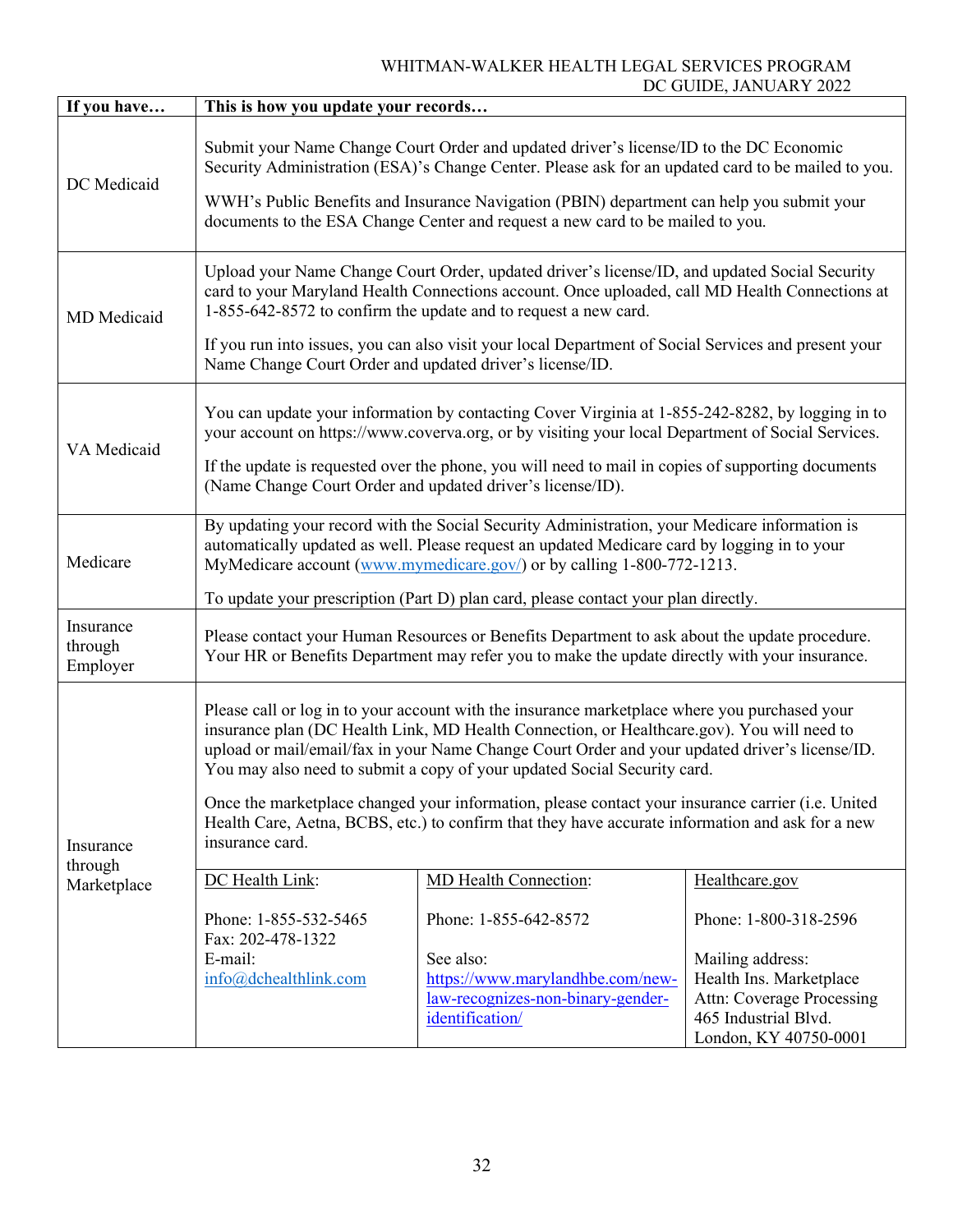### **C. Banks, Creditors, and Financial Institutions**

You must inform your banks, any creditors, and any financial institutions where you hold an account once you have legally changed your name. Updating these records can help protect your privacy and ensure your credit history is consistent with your name change. Each institution will have its own policy for changing your name and/or gender on your records, so we recommend contacting them to confirm what is required. You will most likely need to provide a certified copy of the court order for your name change and may be asked to present updated IDs to confirm the gender change. Make sure to update any direct deposit payers as well.

Once you've updated your banks, creditors, financial institutions, and social security, your new information should "trickle down" to the credit bureaus that create your credit report. However, it may take months for the information to transfer, and there is no guarantee that your old name will never show up again. To make sure your new information appears correctly on your credit history, you can check your credit report. Under federal law you are entitled to a free credit report every 12 months from each of the three major consumer reporting companies (Equifax, Experian and TransUnion). To request your free credit report(s), visit [www.AnnualCreditReport.com.](http://www.annualcreditreport.com/) You can read more about requesting credit reports here: [https://www.consumerfinance.gov/ask-cfpb/how-do-i-get-a-copy-of](https://www.consumerfinance.gov/ask-cfpb/how-do-i-get-a-copy-of-my-credit-reports-en-5/)[my-credit-reports-en-5/.](https://www.consumerfinance.gov/ask-cfpb/how-do-i-get-a-copy-of-my-credit-reports-en-5/)

If you do find errors on your credit report, there are a few ways you can try to rectify it. First, reach out to your creditors and financial institutions again to make sure they've updated your name on your records. If they have indeed updated your name, you can also directly notify the credit bureaus. Send an explanation of what needs to be fixed in writing along with your social security number, name and address to the credit bureau(s), and they will update your credit report. You can read more about correcting your credit report here: [https://www.consumer.ftc.gov/articles/0155-free-credit-reports.](https://www.consumer.ftc.gov/articles/0155-free-credit-reports)

While these are all proactive measures that you can take, please note that your old name will likely always be tied to certain accounts (like social security and long-time creditors), and it is still possible that your old name may appear on credit or background checks.

### **D. Other Legal Documents**

We recommend that you also update any legal documents which you have prepared and/or in which you are named as a party, such as a rental lease, will, powers of attorney, advanced health directive, deeds, or other documents that name you as a party. Until you update these documents, you will have to present your Court Order for Name Change in conjunction with the document.

If you are a member of any professional organizations (state bars, medical boards, or professional associations), you may also need to change your name with these organizations.

Some clients also want to change their name and/or gender marker in their education